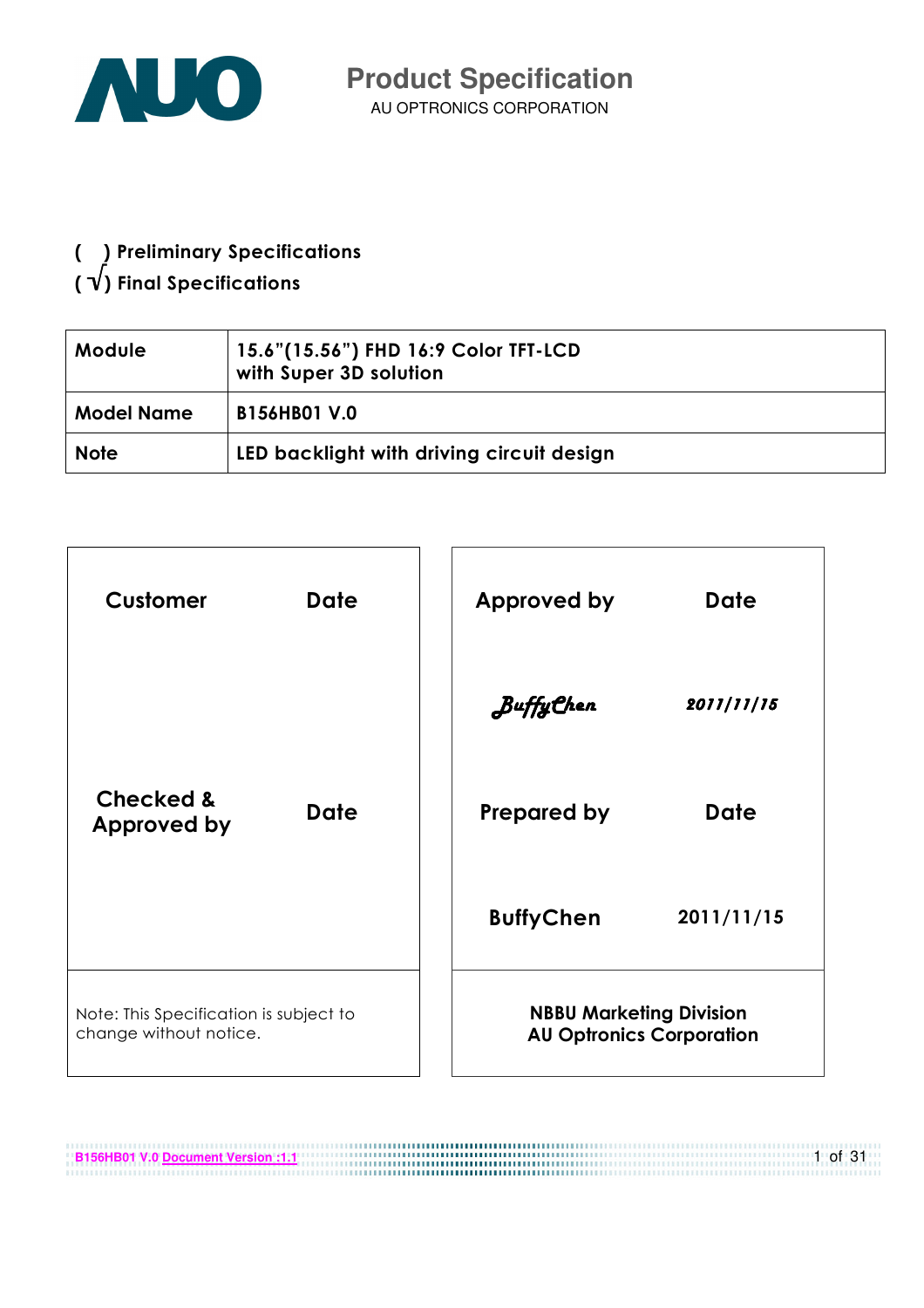

AU OPTRONICS CORPORATION

# **Contents**

| 8.1 LCM Outline Dimension (Front View, Screw Hole Depth and Center Position)  24 |  |
|----------------------------------------------------------------------------------|--|
|                                                                                  |  |
|                                                                                  |  |
|                                                                                  |  |
|                                                                                  |  |
|                                                                                  |  |
| 10. Appendix.                                                                    |  |
|                                                                                  |  |

**B156HB01 V.0 <u>Document Version :1.1</u>** 2 of 31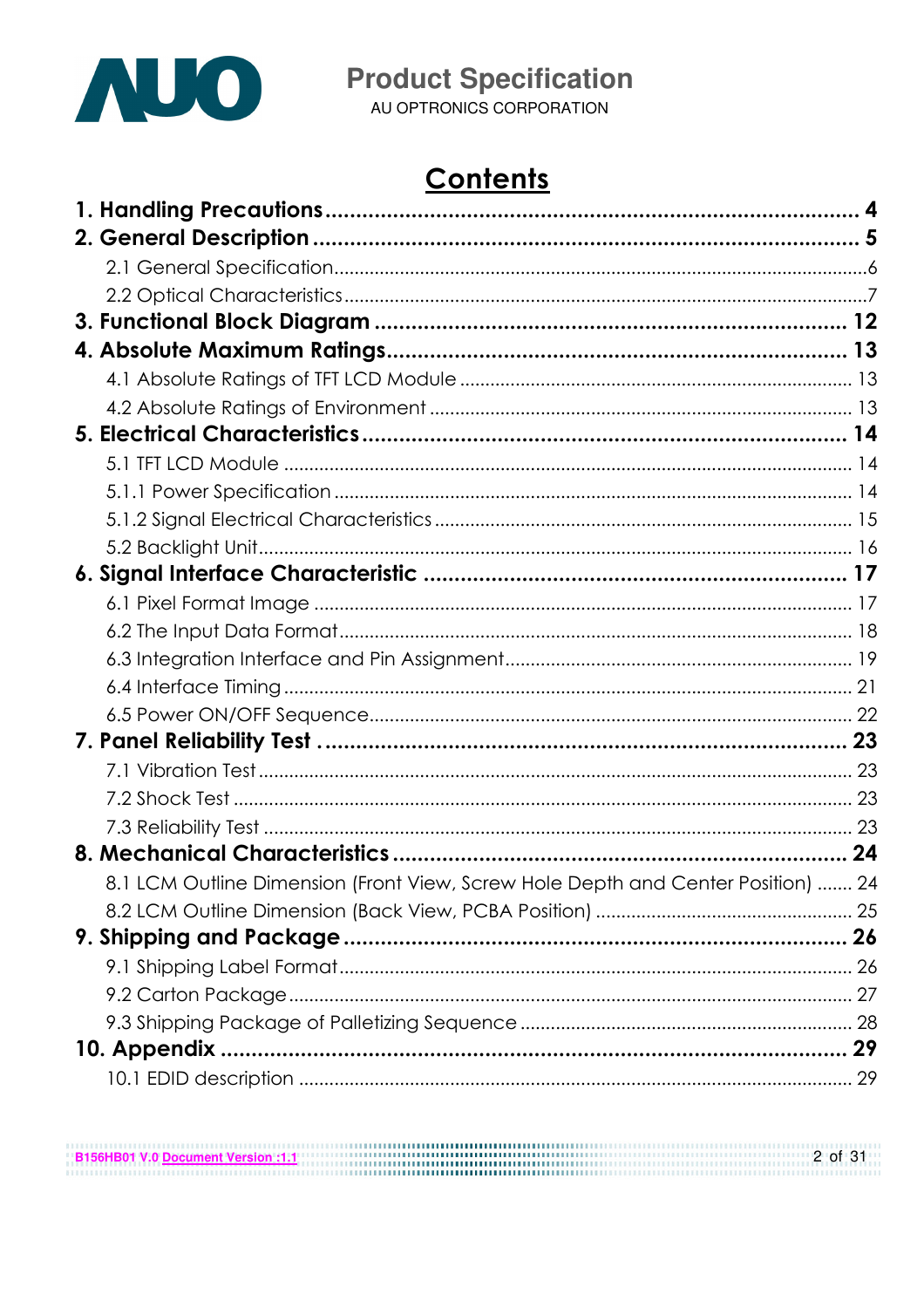

AU OPTRONICS CORPORATION

# Record of Revision

| Version and Date   Page |            | <b>Old Description</b> |                                       | <b>New Description</b>             | Remark |
|-------------------------|------------|------------------------|---------------------------------------|------------------------------------|--------|
| 0.1                     | 2011/03/16 | All                    | 1 <sup>st</sup> Edition for Customers |                                    |        |
| 0.2                     | 2011/04/13 | All                    | 2 <sup>nd</sup> Edition for Customers |                                    |        |
| 1.0                     | 2011/05/24 | All                    |                                       | <b>Final Edition for Customers</b> |        |
|                         | 2011/05/26 | 23                     |                                       | 7.3 Reliability Test items added.  |        |
|                         |            |                        |                                       |                                    |        |

| B156HB01 V.0 Document Version :1.1 | 3 of 31 |
|------------------------------------|---------|
|                                    |         |
|                                    |         |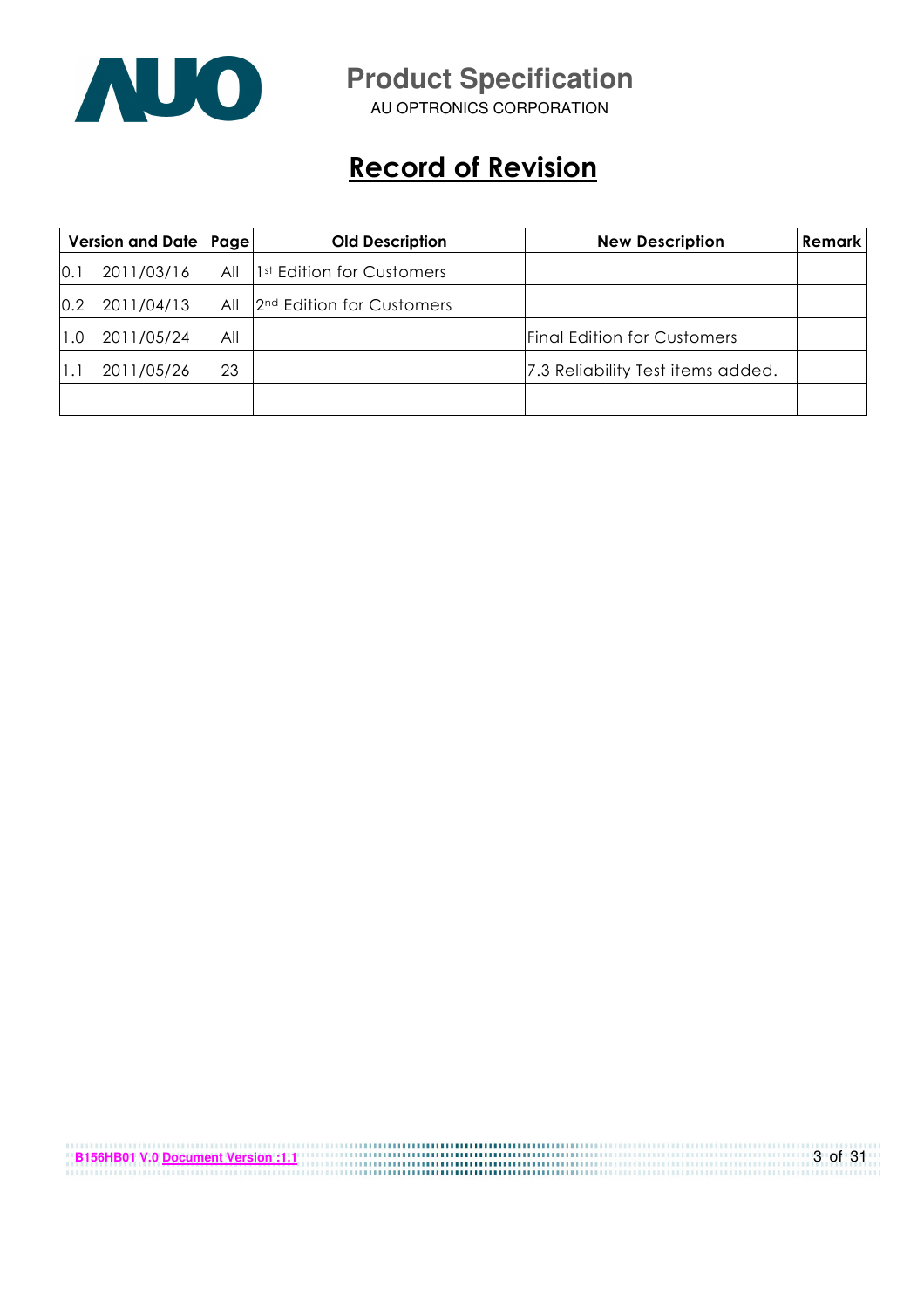

AU OPTRONICS CORPORATION

#### 1. Handling Precautions

- 1) Since front polarizer is easily damaged, pay attention not to scratch it.
- 2) Be sure to turn off power supply when inserting or disconnecting from input connector.
- 3) Wipe off water drop immediately. Long contact with water may cause discoloration or spots.
- 4) When the panel surface is soiled, wipe it with absorbent cotton or other soft cloth.
- 5) Since the panel is made of glass, it may break or crack if dropped or bumped on hard surface.
- 6) Since CMOS LSI is used in this module, take care of static electricity and insure human earth when handling.
- 7) Do not open nor modify the Module Assembly.
- 8) Do not press the reflector sheet at the back of the module to any directions.
- 9) At the insertion or removal of the Signal Interface Connector, be sure not to rotate nor tilt the Interface Connector of the TFT Module.
- 11) After installation of the TFT Module into an enclosure (Notebook PC Bezel, for example), do not twist nor bend the TFT Module even momentary. At designing the enclosure, it should be taken into consideration that no bending/twisting forces are applied to the TFT Module from outside. Otherwise the TFT Module may be damaged.
- 12)Small amount of materials having no flammability grade is used in the LCD module. The LCD module should be supplied by power complied with requirements of Limited Power Source (IEC60950 or UL1950), or be applied exemption.
- 13)Disconnecting power supply before handling LCD modules, it can prevent electric shock, DO NOT TOUCH the electrode parts, cables, connectors and LED circuit part of TFT module that a LED light bar build in as a light source of back light unit. It can prevent electros tic breakdown.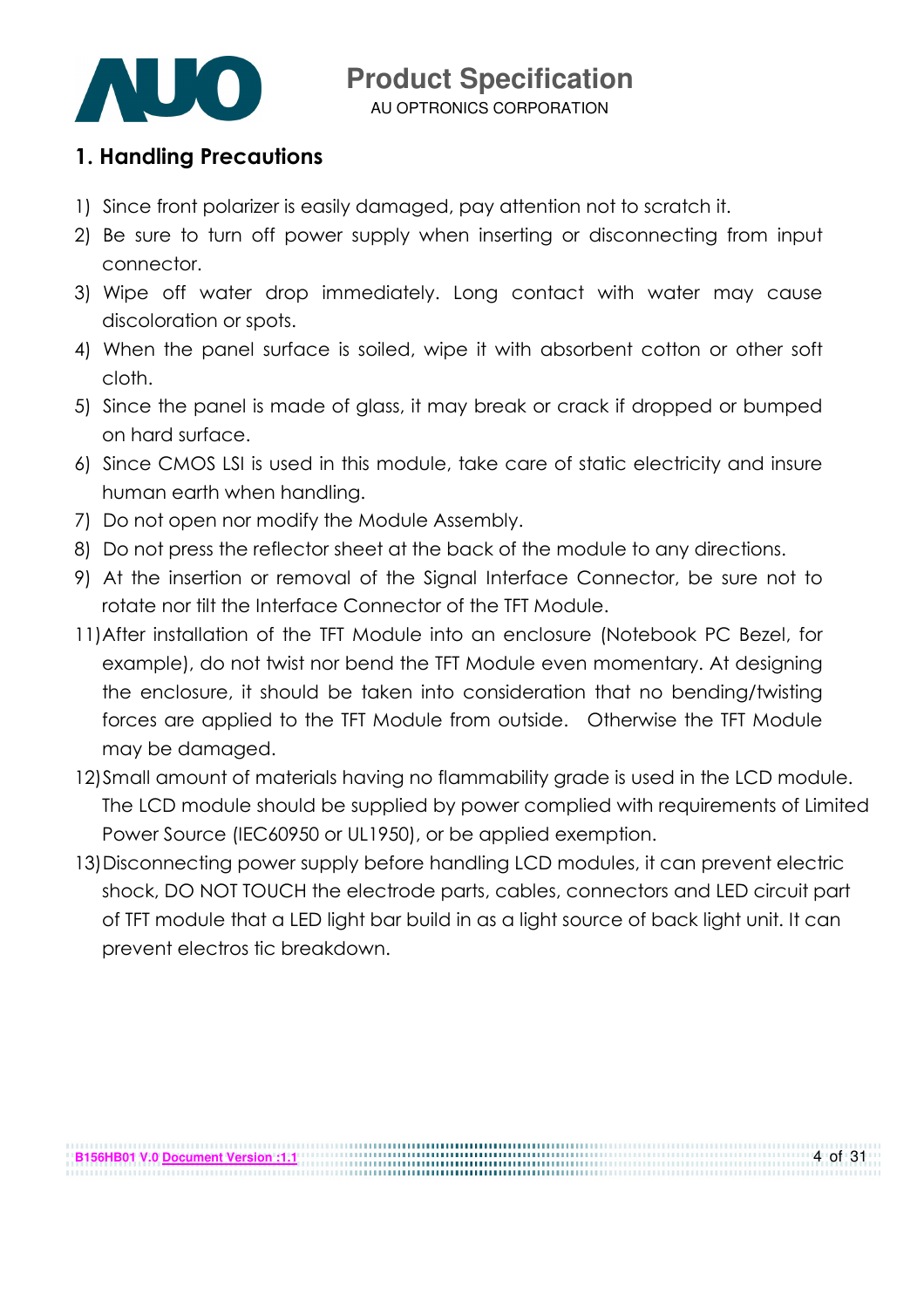

AU OPTRONICS CORPORATION

### 2. General Description

B156HB01 V0 is a Color Active Matrix Liquid Crystal Display composed of a TFT LCD panel, a driver circuit, and LED backlight system. The screen format is intended to support the 16:9 FHD, 1920(H) x1080(V) screen and 262k colors (RGB 6-bits data driver) with LED backlight driving circuit. All input signals are LVDS interface compatible.

B156HB01 V0 is designed for a display unit of notebook style personal computer and industrial machine.

| <b>B156HB01 V.0 Document Version:1.1</b> | $5$ of 31 |
|------------------------------------------|-----------|
|                                          |           |
|                                          |           |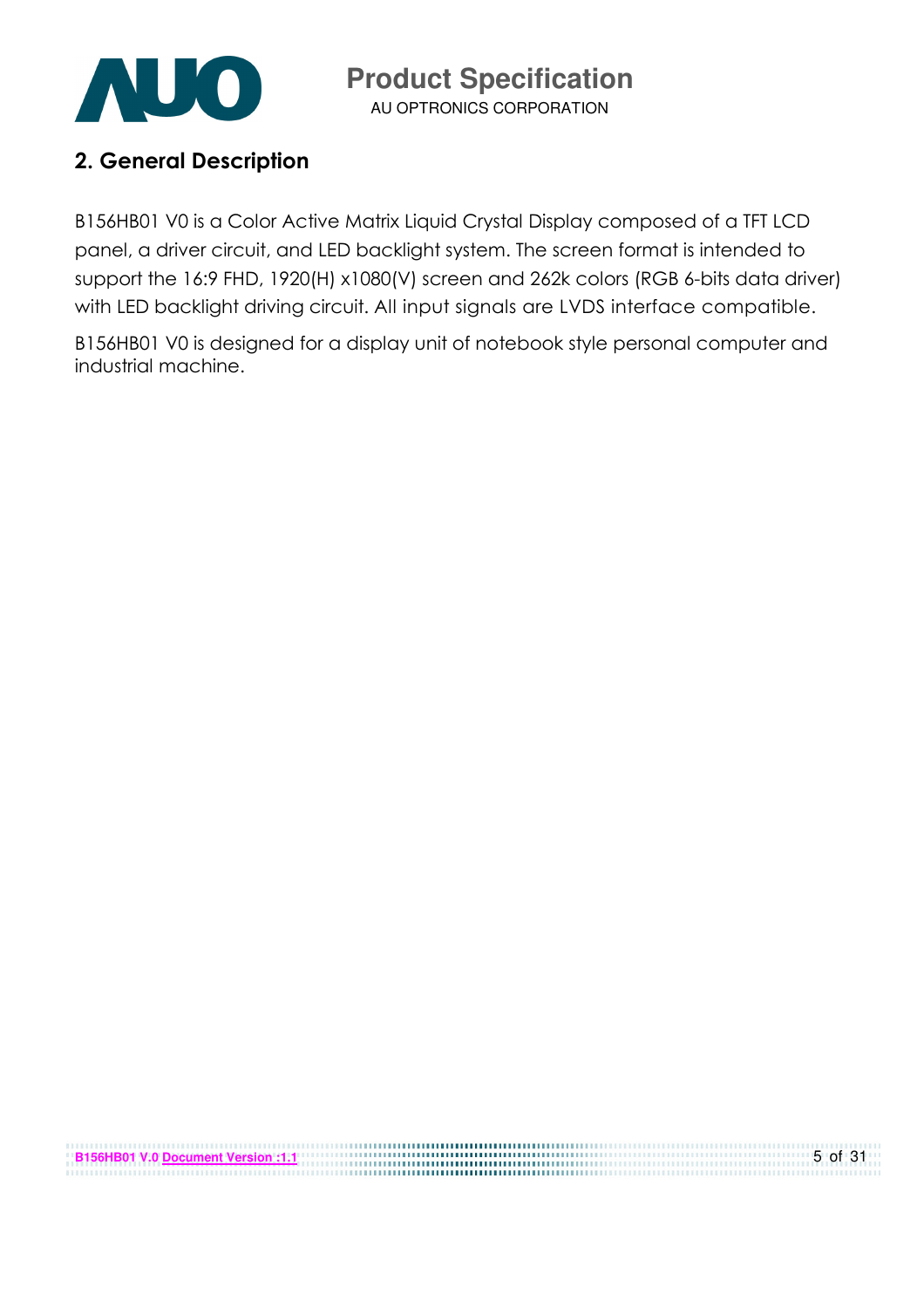

AU OPTRONICS CORPORATION

## 2.1 General Specification

The following items are characteristics summary on the table at 25 ˚C condition:

| <b>Items</b>                                               | Unit                 | <b>Specifications</b>        |                                                            |        |        |  |  |
|------------------------------------------------------------|----------------------|------------------------------|------------------------------------------------------------|--------|--------|--|--|
| Screen Diagonal                                            | [mm]                 | 15.6" (15.55W")              |                                                            |        |        |  |  |
| <b>Active Area</b>                                         | [mm]                 | $344.16(H) \times 193.59(V)$ |                                                            |        |        |  |  |
| Pixels H x V                                               |                      | 1920 x 3(RGB) x 1080         |                                                            |        |        |  |  |
| <b>Pixel Pitch</b>                                         | [mm]                 | $0.17925 \times 0.17925$     |                                                            |        |        |  |  |
| Pixel Format                                               |                      | R.G.B. Vertical Stripe       |                                                            |        |        |  |  |
| Display Mode                                               |                      | Normally White               |                                                            |        |        |  |  |
| White Luminance (ILED=20mA)<br>(Note: ILED is LED current) | [cd/m <sup>2</sup> ] |                              | 300 Typ. (5 points average)<br>255 Min. (5 points average) |        |        |  |  |
| Luminance Uniformity                                       |                      | 1.25 (5 points, Max.)        |                                                            |        |        |  |  |
| Contrast Ratio                                             |                      | 500:1 (Typ.)                 |                                                            |        |        |  |  |
| Resolution (3D)                                            |                      |                              | near equal to HD (1357 X 763).                             |        |        |  |  |
| Response Time                                              | [ms]                 | 8 (Typ.)/ 16 (Max.)          |                                                            |        |        |  |  |
| Nominal Input Voltage VDD                                  | [Volt]               | $+3.3$ (Typ.)                |                                                            |        |        |  |  |
| <b>Power Consumption</b>                                   | [Watt]               | $11W$ (Max.)                 |                                                            |        |        |  |  |
| Weight                                                     | [Grams]              | 720g (Max.)                  |                                                            |        |        |  |  |
|                                                            |                      |                              | Min.                                                       | Typ.   | Max.   |  |  |
| <b>Physical Size</b>                                       | [mm]                 | Length                       | 359.20                                                     | 359.70 | 360.20 |  |  |
| (Without bracket)                                          |                      | Width                        | 209.20                                                     | 209.70 | 210.20 |  |  |
|                                                            |                      | Thickness                    |                                                            |        | 8      |  |  |
| <b>Electrical Interface</b>                                |                      | 2 Channel LVDS               |                                                            |        |        |  |  |
| Surface Treatment                                          |                      | Glare                        |                                                            |        |        |  |  |
| <u>Support Color</u>                                       |                      |                              | 262K Colors (RGB 6-bit)                                    |        |        |  |  |
| Temperature Range                                          |                      |                              |                                                            |        |        |  |  |
| Operating                                                  | [°C]                 | $0$ to $+50$                 |                                                            |        |        |  |  |
| Storage (Non-Operating)                                    | [°C]                 | $-20$ to $+60$               |                                                            |        |        |  |  |
| <b>RoHS Compliance</b>                                     |                      | <b>RoHS Compliance</b>       |                                                            |        |        |  |  |

**B156HB01 V.0 <u>Document Version :1.1</u>** 6 of 31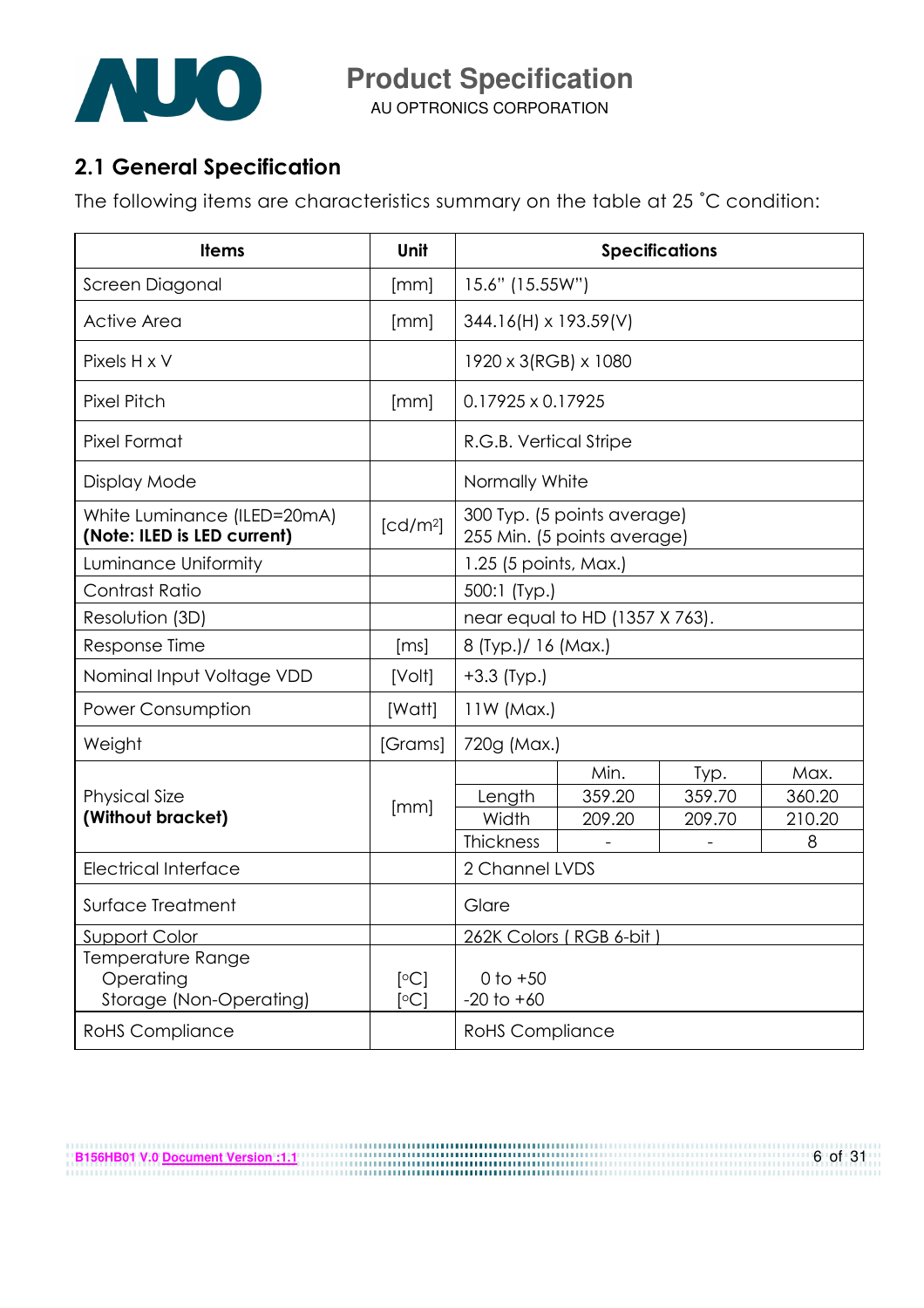

AU OPTRONICS CORPORATION

The optical characteristics are measured under stable conditions at 25˚C (Room Temperature) :

| <b>Item</b>                  |             | Symbol                | <b>Conditions</b>      |         | Min.  | Typ.  | Max.                     | Unit         | <b>Note</b>    |
|------------------------------|-------------|-----------------------|------------------------|---------|-------|-------|--------------------------|--------------|----------------|
| White Luminance<br>ILED=20mA |             |                       | 5 points average       |         | 255   | 300   | $---$                    | cd/m2        | 1, 4,<br>5.    |
|                              |             | $\Theta_{\mathsf{R}}$ | Horizontal             | (Right) | 60    | 70    | ---                      |              |                |
| Viewing Angle (2D)           |             | $\Theta_L$            | $CR = 10$              | (Left)  | 60    | 70    | ---                      | degre        | 4, 9           |
|                              |             | ΨH                    | Vertical               | (Upper) | 45    | 60    | ---                      | $\mathsf{e}$ |                |
|                              |             | ΨL                    | $CR = 10$              | (Lower) | 50    | 60    | ---                      |              |                |
|                              |             | $\Theta_{R}$          | Horizontal             | (Right) |       | 20    | ---                      |              |                |
| Viewing Angle (3D)           |             | $\Theta_L$            | Cross talk<15%         | (Left)  |       | 20    | $---$                    | degre        | 9,10           |
|                              |             | ΨH                    | Vertical               | (Upper) |       | 15    | ---                      | e            |                |
|                              |             | $\Psi L$              | Cross talk<15% (Lower) |         |       | 15    | ---                      |              |                |
| Viewing Distance (3D)        |             |                       |                        |         | 42    |       | 95                       | cm           | 10             |
| Luminance Uniformity         |             | $\delta_{5P}$         | 5 Points               |         | ---   | $---$ | 1.25                     |              | 1, 3, 4        |
| Luminance Uniformity         |             | $\delta$ 13P          | 13 Points              |         | ---   | $---$ | 1.60                     |              | 2, 3, 4        |
| Contrast Ratio               |             | <b>CR</b>             |                        |         | 400   | 500   | $\overline{a}$           |              | 4, 6           |
| Cross talk (2D)              |             | %                     |                        |         | ---   |       | $\overline{4}$           |              | 4, 7           |
| Response Time                |             | <b>TRT</b>            | Rising + Falling       |         | $---$ | 8     | 16                       | msec         | 4, 8           |
|                              |             | <b>Rx</b>             |                        |         | 0.650 | 0.620 | 0.590                    |              |                |
|                              | Red         | <b>Ry</b>             |                        |         | 0.379 | 0.349 | 0.319                    |              |                |
|                              |             | Gx                    |                        |         | 0.354 | 0.324 | 0.294                    |              |                |
| Color /                      | Green       | Gy                    |                        |         | 0.636 | 0.606 | 0.576                    |              |                |
| Chromaticity<br>Coodinates   |             | <b>Bx</b>             | <b>CIE 1931</b>        |         | 0.182 | 0.152 | 0.122                    |              | $\overline{4}$ |
|                              | <b>Blue</b> | By                    |                        |         | 0.148 | 0.118 | 0.088                    |              |                |
|                              |             | Wx                    |                        |         | 0.283 | 0.313 | 0.343                    |              |                |
|                              | White       | Wy                    |                        |         | 0.299 | 0.329 | 0.359                    |              |                |
| <b>NTSC</b>                  |             | %                     |                        |         |       | 60    | $\overline{\phantom{a}}$ |              |                |

**B156HB01 V.0 <u>Document Version :1.1</u>** 7 of 31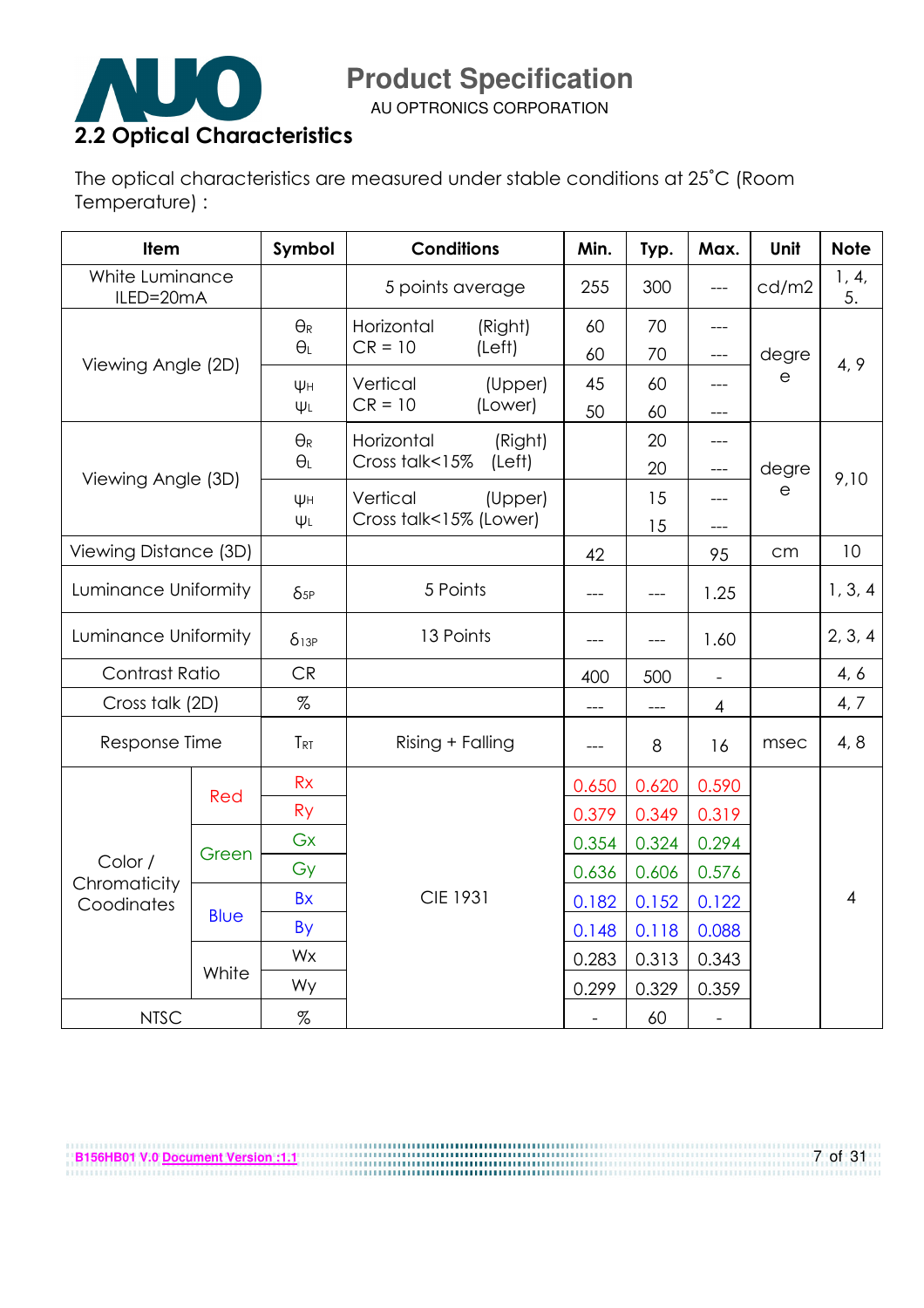

AU OPTRONICS CORPORATION

Note 1: 5 points position (Ref: Active area)



Note 2: 13 points position (Ref: Active area)



Note 3: The luminance uniformity of 5 or13 points is defined by dividing the maximum luminance values by the minimum test point luminance

| $\delta$ ws  | Maximum Brightness of five points     |
|--------------|---------------------------------------|
|              | Minimum Brightness of five points     |
|              | Maximum Brightness of thirteen points |
| $\delta$ W13 | Minimum Brightness of thirteen points |
|              |                                       |

**B156HB01 V.0 Document Version :1.1** 8 of 31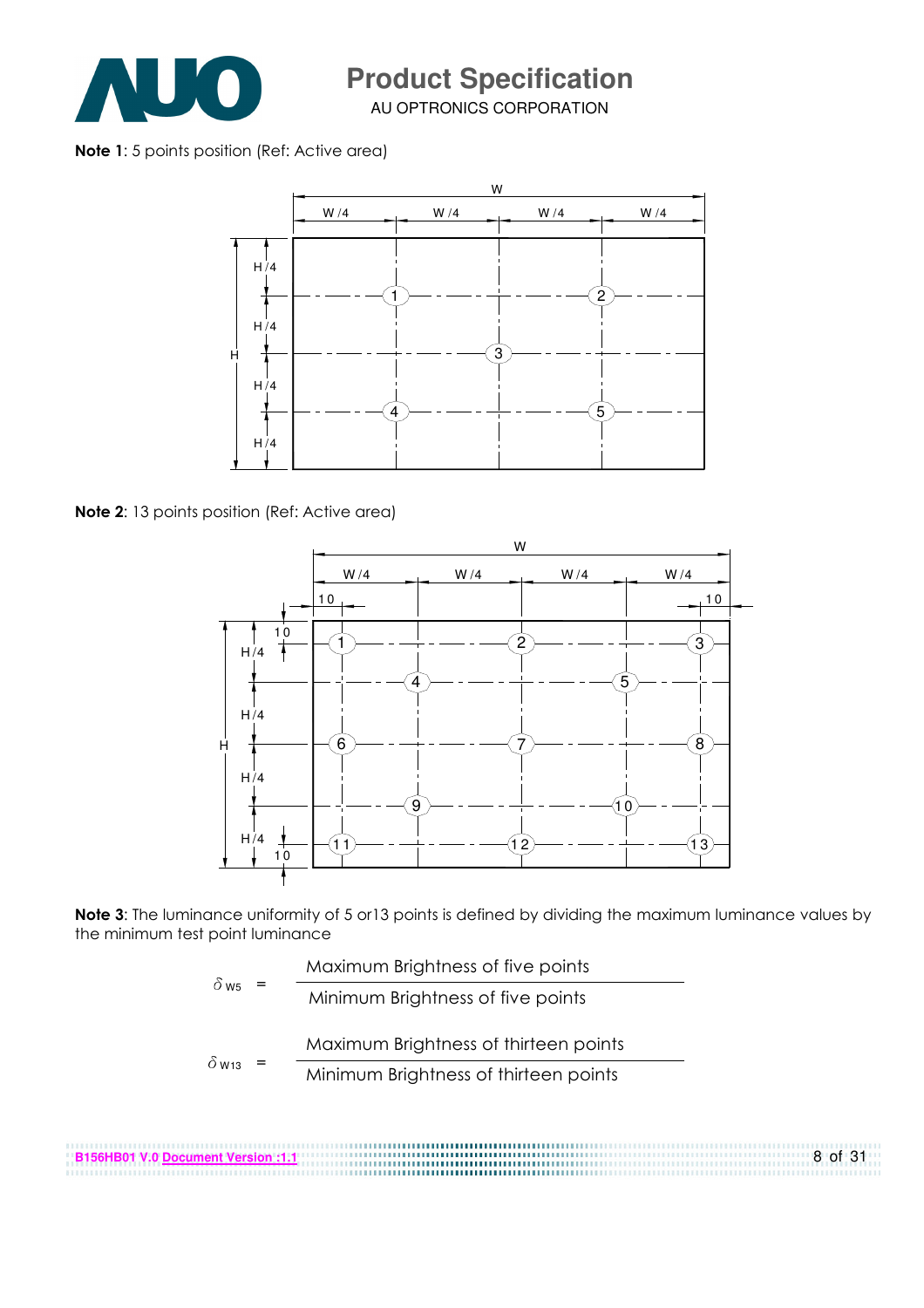

AU OPTRONICS CORPORATION

#### Note 4: Measurement method

The LCD module should be stabilized at given temperature for 30 minutes to avoid abrupt temperature change during measuring. In order to stabilize the luminance, the measurement should be executed after lighting Backlight for 30 minutes in a stable, windless and dark room, and it should be measured in the center of screen.



**Note 5:** Definition of Average Luminance of White  $(Y_L)$ :

Measure the luminance of gray level 63 at 5 points  $Y_L = [L (1) + L (2) + L (3) + L (4) + L (5)] / 5$ L (x) is corresponding to the luminance of the point X at Figure in Note (1).

**Note**  $6:$  Definition of contrast ratio:

Contrast ratio is calculated with the following formula.

Contrast ratio  $(CR)$ =  $\frac{\text{Brichtness on the "White" state}}{\text{Brich} \cdot \text{Brich} \cdot \text{Brich} \cdot \text{Brich} \cdot \text{Brich} \cdot \text{Brich} \cdot \text{Brich} \cdot \text{Brich} \cdot \text{Brich} \cdot \text{Brich} \cdot \text{Brich} \cdot \text{Brich} \cdot \text{Brich} \cdot \text{Brich} \cdot \text{Brich} \cdot \text{Brich} \cdot \text{Brich} \cdot \text{Brich} \cdot \text{Brich} \cdot \text{Brich} \cdot \text{Brich} \cdot \text{Brich} \cdot \text{Brich}$ Brightness on the "Black" state

**B156HB01 V.0 Document Version :1.1** 9 of 31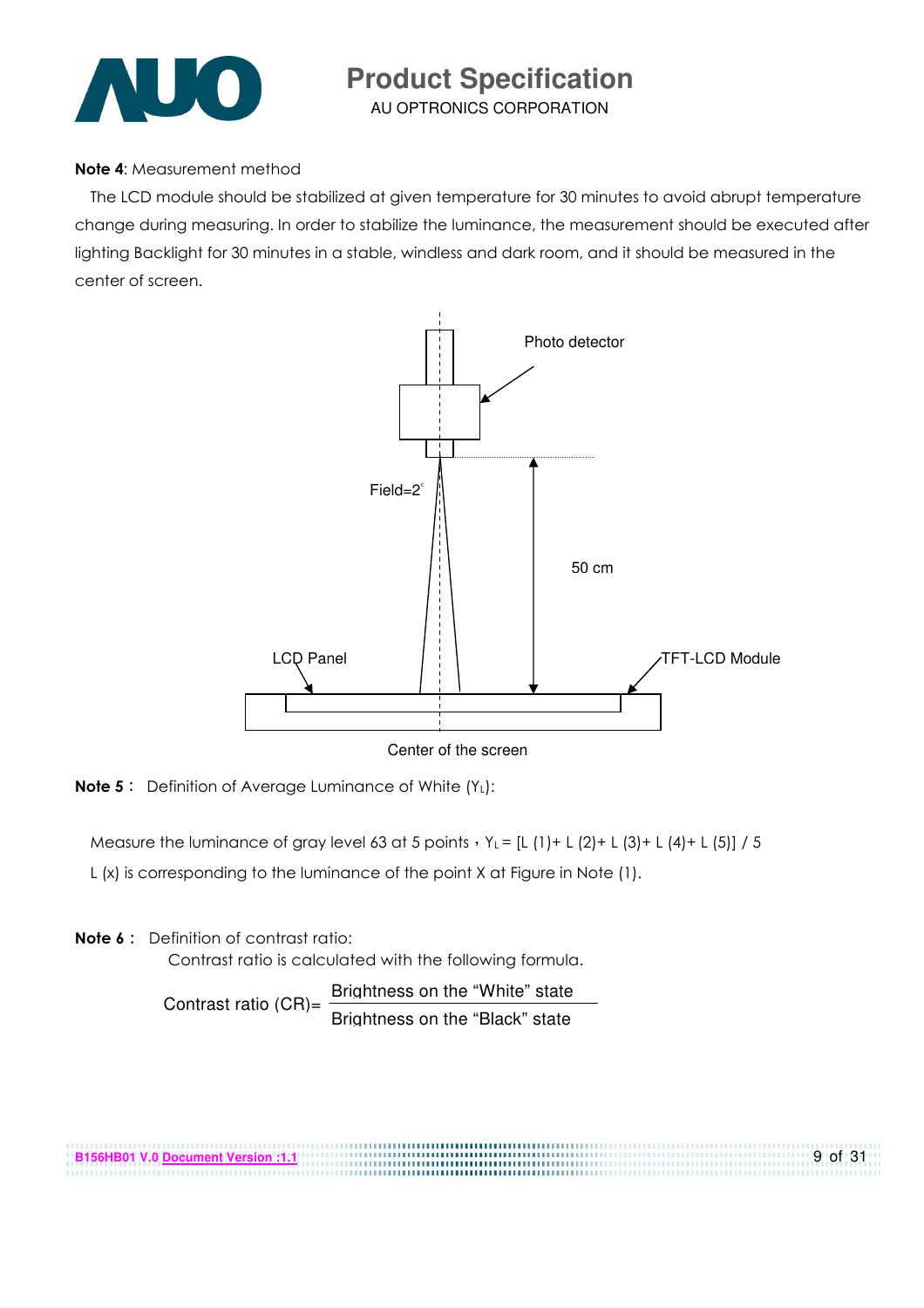

AU OPTRONICS CORPORATION **Product Specification** 

**Note 7:** Definition of Cross Talk (CT)

 $CT = | Y_B - Y_A | / Y_A \times 100 (%)$ 

Where

YA = Luminance of measured location without gray level 0 pattern (cd/m2)

 $Y_B$  = Luminance of measured location with gray level 0 pattern (cd/m2)



Note 8: Definition of response time:

The output signals of BM-7 or equivalent are measured when the input signals are changed from "Black" to "White" (falling time) and from "White" to "Black" (rising time), respectively. The response time interval between the 10% and 90% of amplitudes. Refer to figure as below.

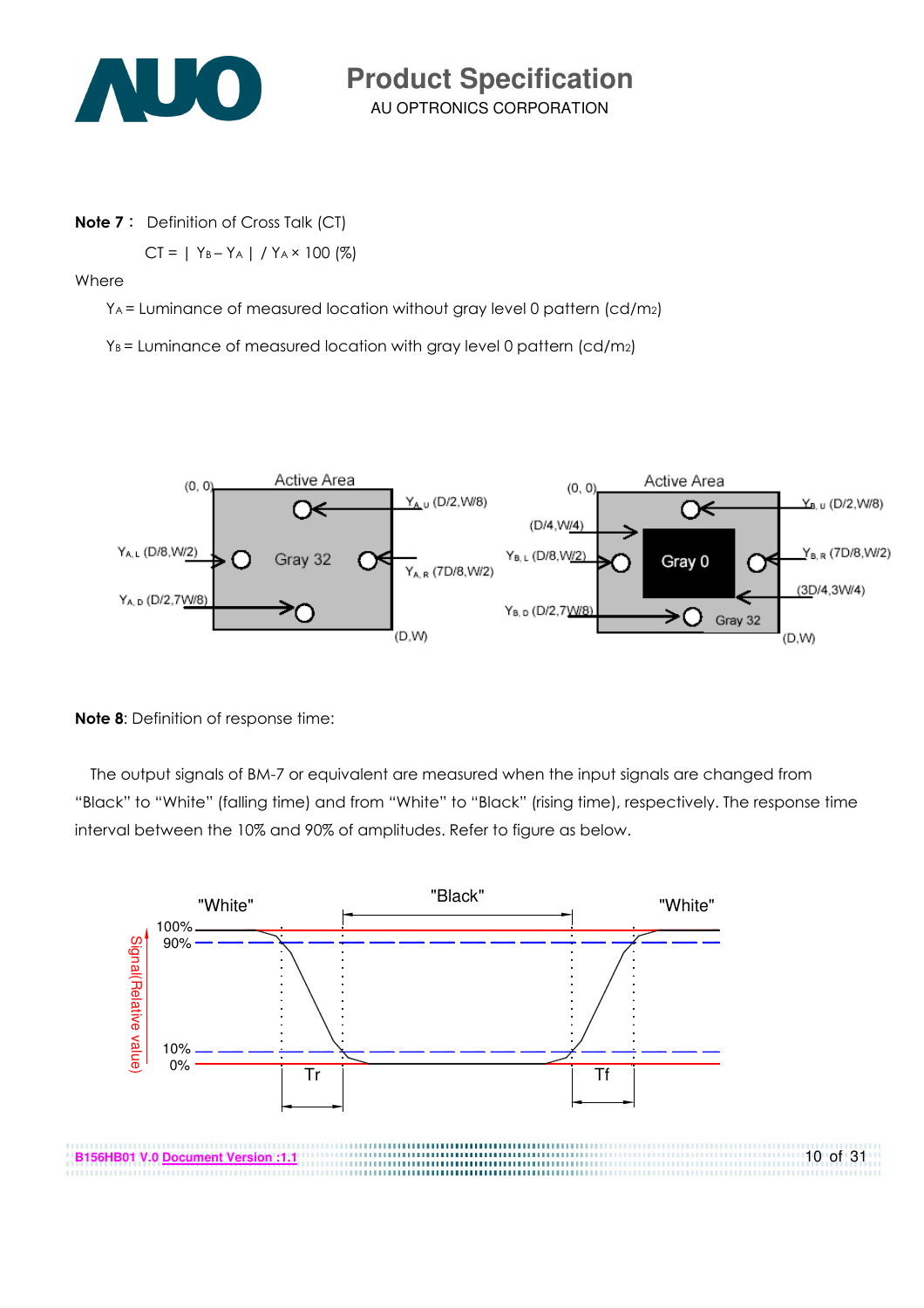

AU OPTRONICS CORPORATION

Note 9. Definition of viewing angle

Viewing angle is the measurement of contrast ratio >10, at the screen center, over a 180° horizontal and 180° vertical range (off-normal viewing angles). The 180° viewing angle range is broken down as follows; 90° (θ) horizontal left and right and 90° (Φ) vertical, high (up) and low (down). The measurement direction is typically perpendicular to the display surface with the screen rotated about its center to develop the desired measurement viewing angle.



Crosstalk above for viewing angle under 3D mode is defined as below: Crosstalk\_Left(%) = LblackRwhite / LwhiteRblack

Where

Crosstalk Left(%) means left eye crosstalk;

Lblack means left eye black signal;

Rwhite means right eye white signal;

Lwhite means left eye white signal;

Rblack means right eye black signal;

Right eye crosstalk is defined by analogy.

#### Note10:

3D performance will be optimized by human eyes distance, panel, and webcam, SDK setting combination.

AUO provide a common value for customer to design and test.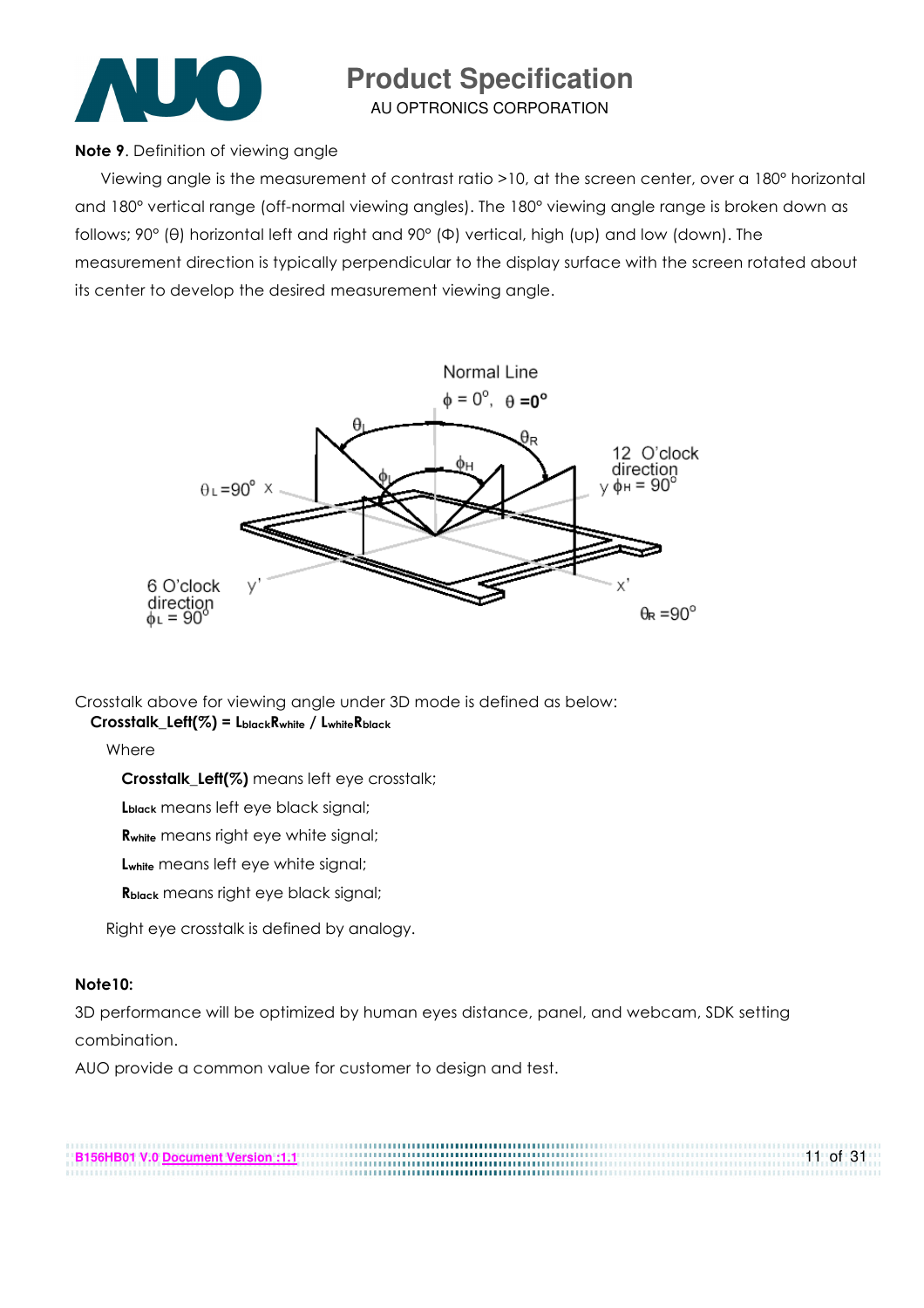

3. Functional Block Diagram

The following diagram shows the functional block of the 15.6 inches wide Color TFT/LCD 40 Pin one channel Module.



| ⊕B156HB01 V.0 Document Version :1.1 | 12 of 31 |
|-------------------------------------|----------|
|                                     |          |
|                                     |          |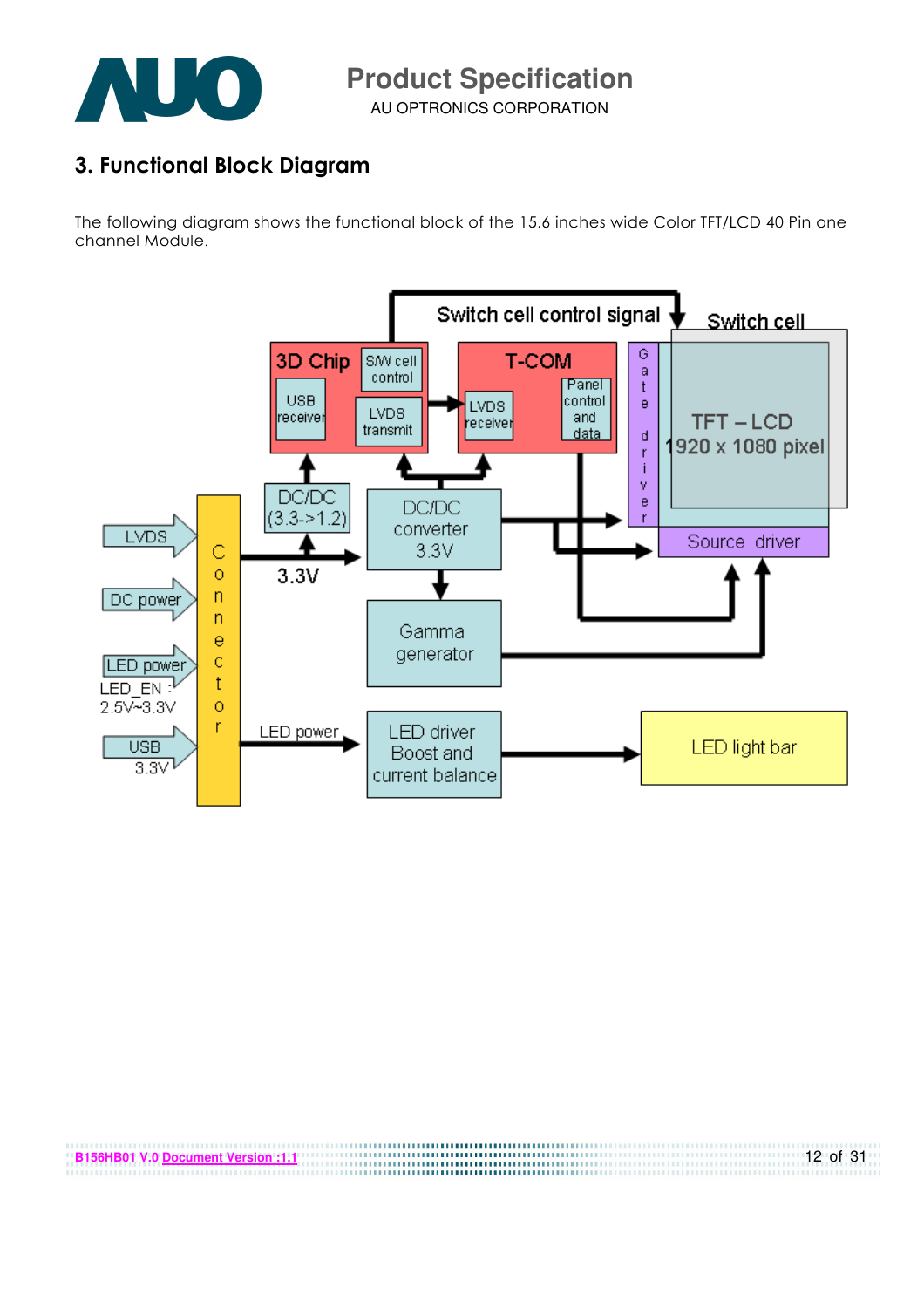

AU OPTRONICS CORPORATION

#### 4. Absolute Maximum Ratings

An absolute maximum rating of the module is as following:

#### 4.1 Absolute Ratings of TFT LCD Module

| ltem            | Svmbol | Min             | Max  | Unit   | <b>Conditions</b>  |
|-----------------|--------|-----------------|------|--------|--------------------|
| Logic/LCD Drive | Vin    | ົ<br>$-U. \cup$ | +4.∪ | [Volt] | Note<br><u>, z</u> |

### 4.2 Absolute Ratings of Environment

| Item                      | Symbol     | Min   | Max   | Unit                    | <b>Conditions</b> |
|---------------------------|------------|-------|-------|-------------------------|-------------------|
| Operating                 | TOP        |       | $+50$ | $\lceil \circ C \rceil$ | Note 4            |
| <b>Operation Humidity</b> | <b>HOP</b> |       | 95    | [%RH]                   | Note 4            |
| Storage Temperature       | TST        | $-20$ | $+60$ | $\rm ^{\circ}C$         | Note 4            |
| <b>Storage Humidity</b>   | HST        |       | 95    | [%RH]                   | Note 4            |

**Note 1:** At Ta (25°C)

Note 2: Permanent damage to the device may occur if exceed maximum values

Note 3: LED specification refer to section 5.2

Note 4: For quality performance, please refer to AUO IIS (Incoming Inspection Standard)

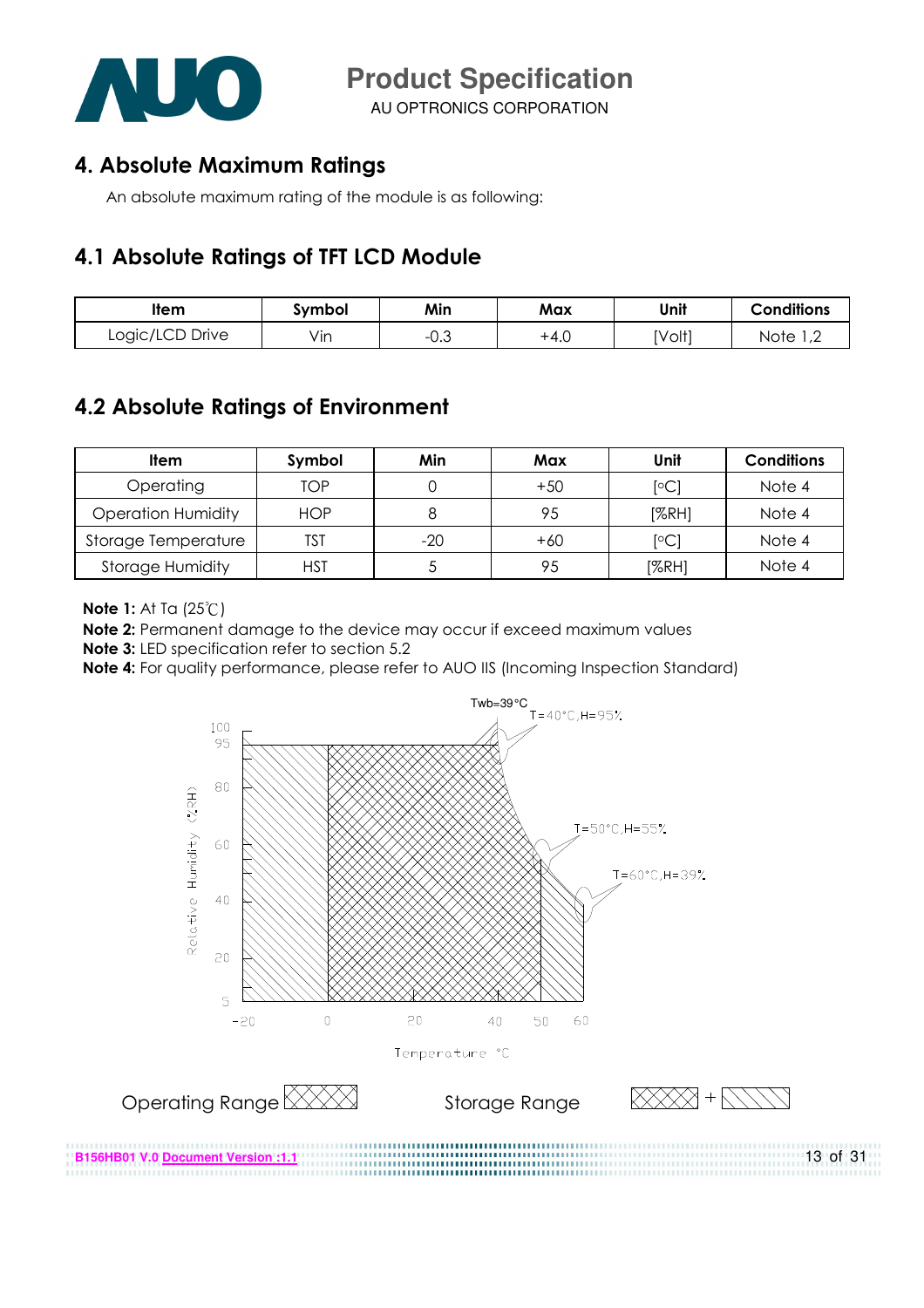

AU OPTRONICS CORPORATION

5. Electrical Characteristics

### 5.1 TFT LCD Module

#### 5.1.1 Power Specification

Input power specifications are as follows;

The power specification are measured under  $25^{\circ}$  and frame frequency under 60Hz

| Symble       | Parameter                                   | Min | <b>Typ</b>               | Max  | <b>Units</b> | <b>Note</b> |
|--------------|---------------------------------------------|-----|--------------------------|------|--------------|-------------|
| <b>VDD</b>   | Logic/LCD Drive<br>Voltage                  | 3.0 | 3.3                      | 3.6  | [Volt]       |             |
| <b>PDD</b>   | <b>VDD Power</b>                            |     | $\overline{\phantom{a}}$ | 2.0  | [Watt]       | Note 1      |
| <b>IDD</b>   | <b>IDD Current</b>                          |     |                          | 800  | [mA]         | Note 1      |
| <b>IRush</b> | Inrush Current                              |     | $\blacksquare$           | 2000 | [mA]         | Note 2      |
| VDDrp        | Allowable Logic/LCD<br>Drive Ripple Voltage |     | ٠                        | 100  | [mV]<br>p-p  |             |

Note 1: Maximum Measurement Condition : White Pattern w/ 3D at 3.3V driving voltage. (Pmax=V3.3 x Iblack)

Note 2: Measure Condition



**Vin rising time**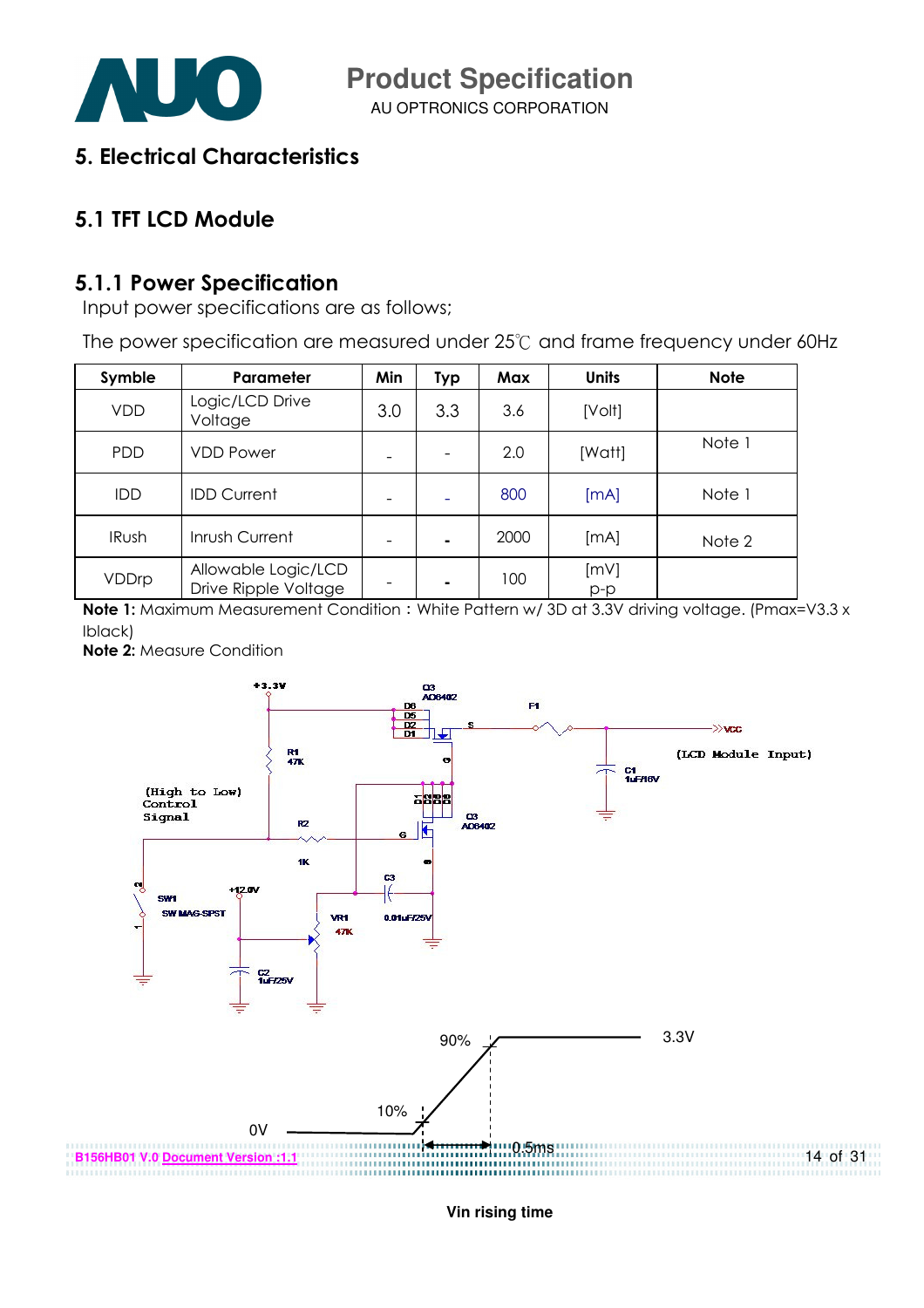

AU OPTRONICS CORPORATION

### 5.1.2 Signal Electrical Characteristics

Input signals shall be low or High-impedance state when VDD is off.

Signal electrical characteristics are as follows;

| Parameter                  | Condition                                                  | Min    | Max   | Unit |
|----------------------------|------------------------------------------------------------|--------|-------|------|
| $\mathsf{V}_{\mathsf{TH}}$ | Differential Input High<br><b>Threshold</b><br>(Vcm=+1.2V) |        | 100   | [mV] |
| $V_{TL}$                   | Differential Input Low<br>Threshold<br>(Vcm=+1.2V)         | $-100$ |       | [mV] |
| $ V_{ID} $                 | Differential Input<br>Voltage                              | 100    | 600   | [mV] |
| $V_{CM}$                   | Differential Input<br>Common Mode<br>Voltage               | 1.125  | 1.375 | [V]  |

Note 1: LVDS Signal Waveform

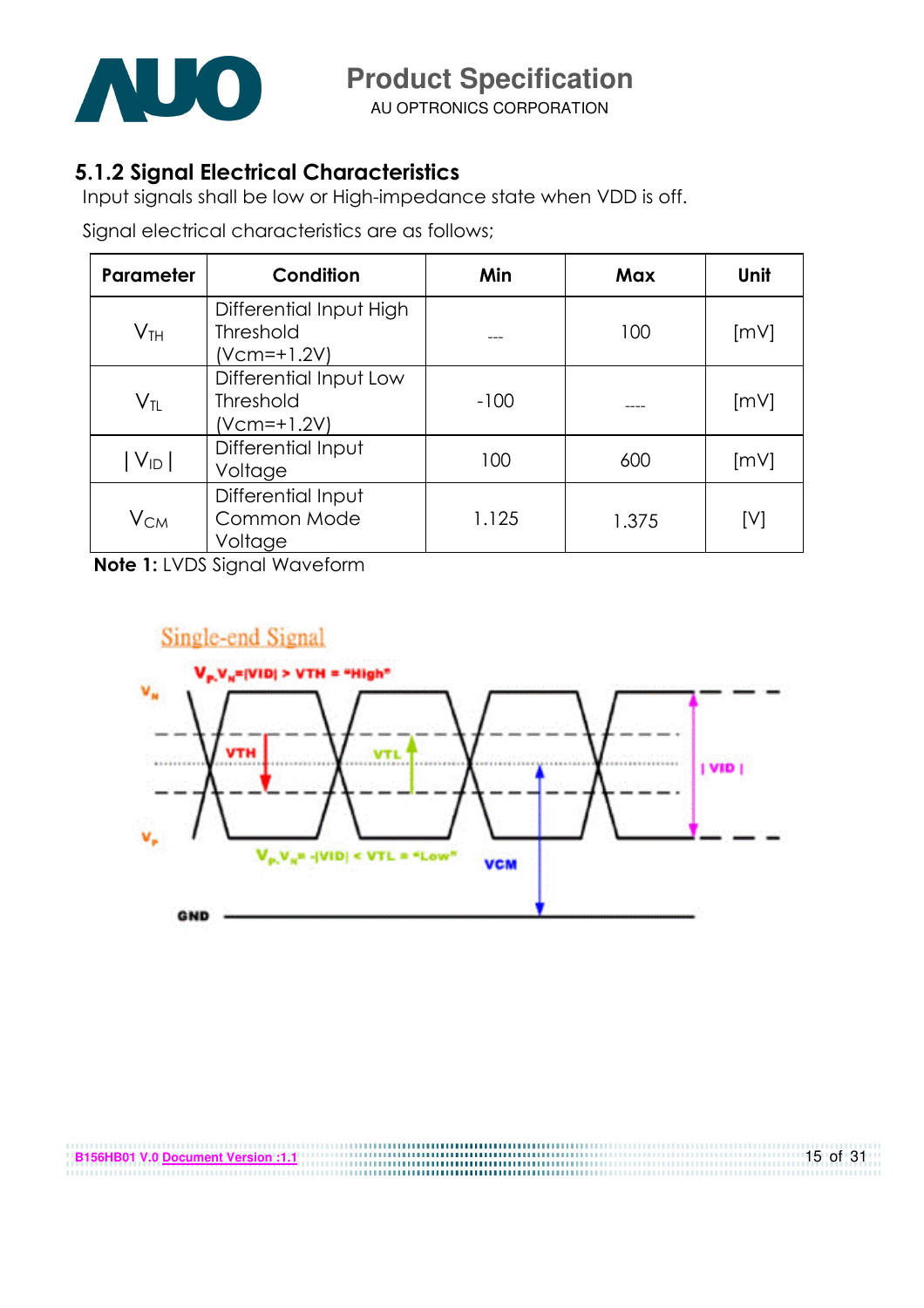

#### 5.2 Backlight Unit

#### 5.2.1 LED characteristics

| Parameter                             | Symbol | Min    | <b>Typ</b> | Max                      | <b>Units</b> | Condition                      |
|---------------------------------------|--------|--------|------------|--------------------------|--------------|--------------------------------|
| <b>Backlight Power</b><br>Consumption | PLED   |        |            | 5W                       | <b>IWatt</b> | $(Ta=25^{\circ}C)$ ,<br>Note 1 |
| LED Life-Time                         | N/A    | 10,000 |            | $\overline{\phantom{a}}$ | Hour         | $(Ta=25^{\circ}C)$ ,<br>Note 2 |

Note 1: Calculator value for reference PLED = VF (Normal Distribution) \* IF (Normal Distribution) / Efficiency Note 2: The LED life-time define as the estimated time to 50% degradation of initial luminous.

#### 5.2.2 Backlight input signal characteristics

| Parameter                      | Symbol      | Min | <b>Typ</b> | Max  | <b>Units</b> | <b>Remark</b>          |
|--------------------------------|-------------|-----|------------|------|--------------|------------------------|
| <b>LED Power Supply</b>        | <b>VLED</b> | 7.0 | 12.0       | 21.0 | [Volt]       |                        |
| LED Enable Input<br>High Level |             | 2.5 |            | 5.5  | [Volt]       |                        |
| LED Enable Input<br>Low Level  | VLED_EN     |     |            | 0.8  | [Volt]       | Define as              |
| PWM Logic Input<br>High Level  |             | 2.5 |            | 5.5  | [Volt]       | Connector<br>Interface |
| PWM Logic Input<br>Low Level   | VPWM_EN     |     |            | 0.8  | [Volt]       | $(Ta=25^{\circ}C)$     |
| PWM Input Frequency            | <b>FPWM</b> | 100 | 200        | 20k  | Hz           |                        |
| PWM Duty Ratio                 | Duty        | 1   |            | 100  | %            |                        |

**B156HB01 V.0 Document Version :1.1** 16 of 31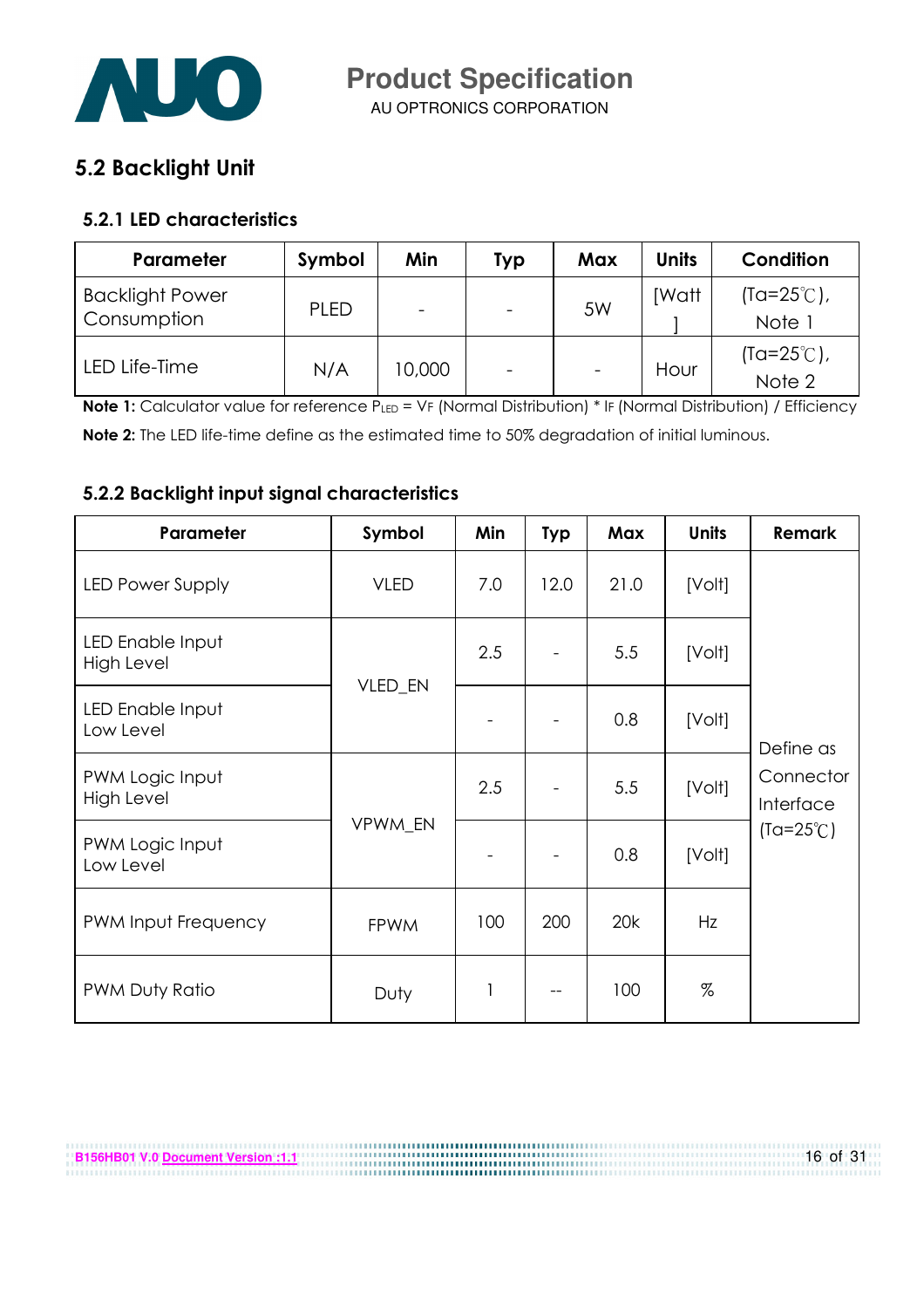

### 6. Signal Interface Characteristic

## 6.1 Pixel Format Image

Following figure shows the relationship of the input signals and LCD pixel format.

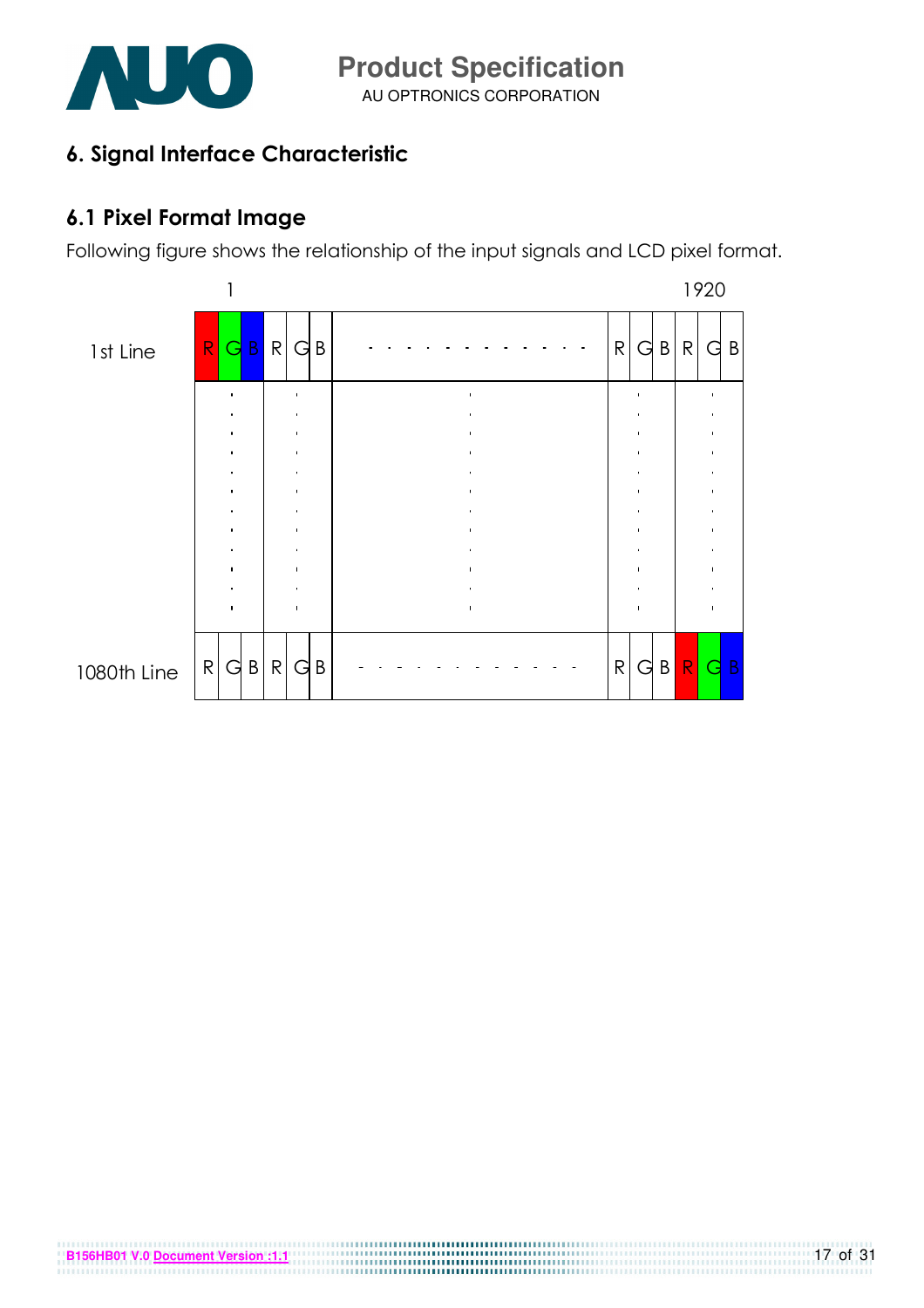

AU OPTRONICS CORPORATION **Product Specification** 

### 6.2 The Input Data Format



| <b>Signal Name</b> | <b>Description</b>     |                                                                                                                                             |
|--------------------|------------------------|---------------------------------------------------------------------------------------------------------------------------------------------|
| R5                 | Red Data 5 (MSB)       | Red-pixel Data                                                                                                                              |
| R4                 | Red Data 4             | Each red pixel's brightness data consists of these 6 bits pixel data.                                                                       |
| R <sub>3</sub>     | Red Data 3             |                                                                                                                                             |
| R <sub>2</sub>     | Red Data 2             |                                                                                                                                             |
| R <sub>1</sub>     | Red Data 1             |                                                                                                                                             |
| R <sub>0</sub>     | Red Data 0 (LSB)       |                                                                                                                                             |
|                    | Red-pixel Data         |                                                                                                                                             |
|                    |                        |                                                                                                                                             |
| G <sub>5</sub>     | Green Data 5 (MSB)     | Green-pixel Data                                                                                                                            |
| G4                 | Green Data 4           | Each green pixel's brightness data consists of these 6 bits pixel                                                                           |
| G <sub>3</sub>     | Green Data 3           | data.                                                                                                                                       |
| G <sub>2</sub>     | Green Data 2           |                                                                                                                                             |
| G1                 | Green Data 1           |                                                                                                                                             |
| G <sub>0</sub>     | Green Data 0 (LSB)     |                                                                                                                                             |
|                    |                        |                                                                                                                                             |
|                    | Green-pixel Data       |                                                                                                                                             |
| B <sub>5</sub>     | Blue Data 5 (MSB)      | <b>Blue-pixel Data</b>                                                                                                                      |
| <b>B4</b>          | <b>Blue Data 4</b>     | Each blue pixel's brightness data consists of these 6 bits pixel data.                                                                      |
| B <sub>3</sub>     | <b>Blue Data 3</b>     |                                                                                                                                             |
| B <sub>2</sub>     | <b>Blue Data 2</b>     |                                                                                                                                             |
| B <sub>1</sub>     | <b>Blue Data 1</b>     |                                                                                                                                             |
| B <sub>O</sub>     | Blue Data 0 (LSB)      |                                                                                                                                             |
|                    |                        |                                                                                                                                             |
|                    | <b>Blue-pixel Data</b> |                                                                                                                                             |
| <b>RxCLKIN</b>     | Data Clock             | The signal is used to strobe the pixel data and DE signals. All pixel<br>data shall be valid at the falling edge when the DE signal is high |
| <b>DE</b>          | Display Timing         | This signal is strobed at the falling edge of                                                                                               |
|                    |                        | RxCLKIN. When the signal is high, the pixel data shall be valid to                                                                          |
|                    |                        | be displayed.                                                                                                                               |
| VS                 | Vertical Sync          | The signal is synchronized to RxCLKIN.                                                                                                      |
| HS                 | Horizontal Sync        | The signal is synchronized to RxCLKIN.                                                                                                      |

Note: Output signals from any system shall be low or High-impedance state when VDD is off.

**B156HB01 V.0 Document Version :1.1** 18 of 31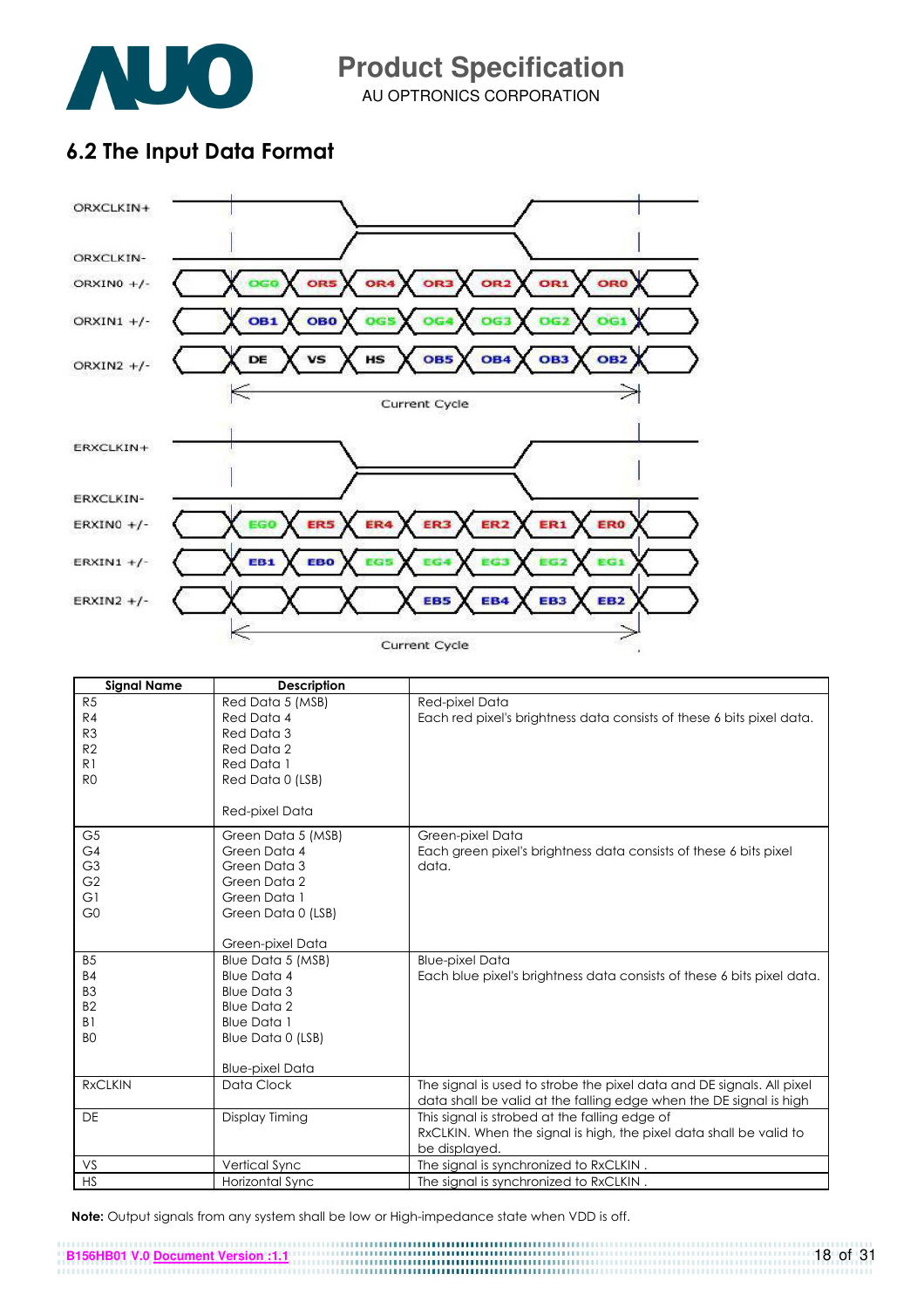

### 6.3 Integration Interface and Pin Assignment

#### 6.3.1 Connector Description

Physical interface is described as for the connector on module.

These connectors are capable of accommodating the following signals and will be following components.

| <b>Connector Name / Designation</b> | <b>For Signal Connector</b>      |
|-------------------------------------|----------------------------------|
| Manufacturer                        | <b>IPEX</b> or compatible        |
| Type / Part Number                  | 20455-040E-12R or compatible     |
| Mating Housing/Part Number          | IPEX 20353-040T-11 or compatible |

#### 6.3.2 Pin Assignment

LVDS is a differential signal technology for LCD interface and high speed data transfer device.

| Pin | Signal            | <b>Description</b>                                              |
|-----|-------------------|-----------------------------------------------------------------|
|     | Reserved          | Reserved, AUO will use this pin.                                |
| 2   | <b>VDD</b>        | Power Supply, 3.3 V (typical)                                   |
| 3   | <b>VDD</b>        | Power Supply, 3.3 V (typical)                                   |
| 4   | <b>V EEDID</b>    | DDC 3.3V power                                                  |
| 5   | <b>TEST</b>       | Panel Self Test                                                 |
| 6   | <b>CIK EEDID</b>  | <b>DDC Clock</b>                                                |
| 7   | <b>DATA EEDID</b> | <b>DDC</b> Data                                                 |
| 8   | Odd_Rin0-         | - LVDS differential data input (R0-R5, G0) (odd pixels)         |
| 9   | Odd_Rin0+         | + LVDS differential data input (R0-R5, G0) (odd pixels)         |
|     | 10 VSS            | Ground - Shield                                                 |
| 11  | Odd_Rin1-         | - LVDS differential data input (G1-G5, B0-B1) (odd pixels)      |
|     | 12 Odd_Rin1+      | + LVDS differential data input (G1-G5, B0-B1) (odd pixels)      |
|     | 13 VSS            | Ground - Shield                                                 |
|     | 14 Odd_Rin2-      | - LVDS differential data input (B2-B5, HS, VS, DE) (odd pixels) |
|     | 15 Odd_Rin2+      | + LVDS differential data input (B2-B5, HS, VS, DE) (odd pixels) |
| 16  | VSS               | Ground - Shield                                                 |
| 17  | Odd_ClkIN-        | - LVDS differential clock input (odd pixels)                    |
| 18  | Odd_ClkIN+        | + LVDS differential clock input (odd pixels)                    |
|     | 19 VSS            | Ground - Shield                                                 |
|     | 20 Even_Rin0-     | - LVDS differential data input (R0-R5, G0) (even pixels)        |
| 21  | Even_Rin0+        | + LVDS differential data input (R0-R5, G0) (even pixels)        |
| 22  | VSS               | Ground - Shield<br><del></del>                                  |

**B156HB01 V.0 Document Version :1.1** 19 of 31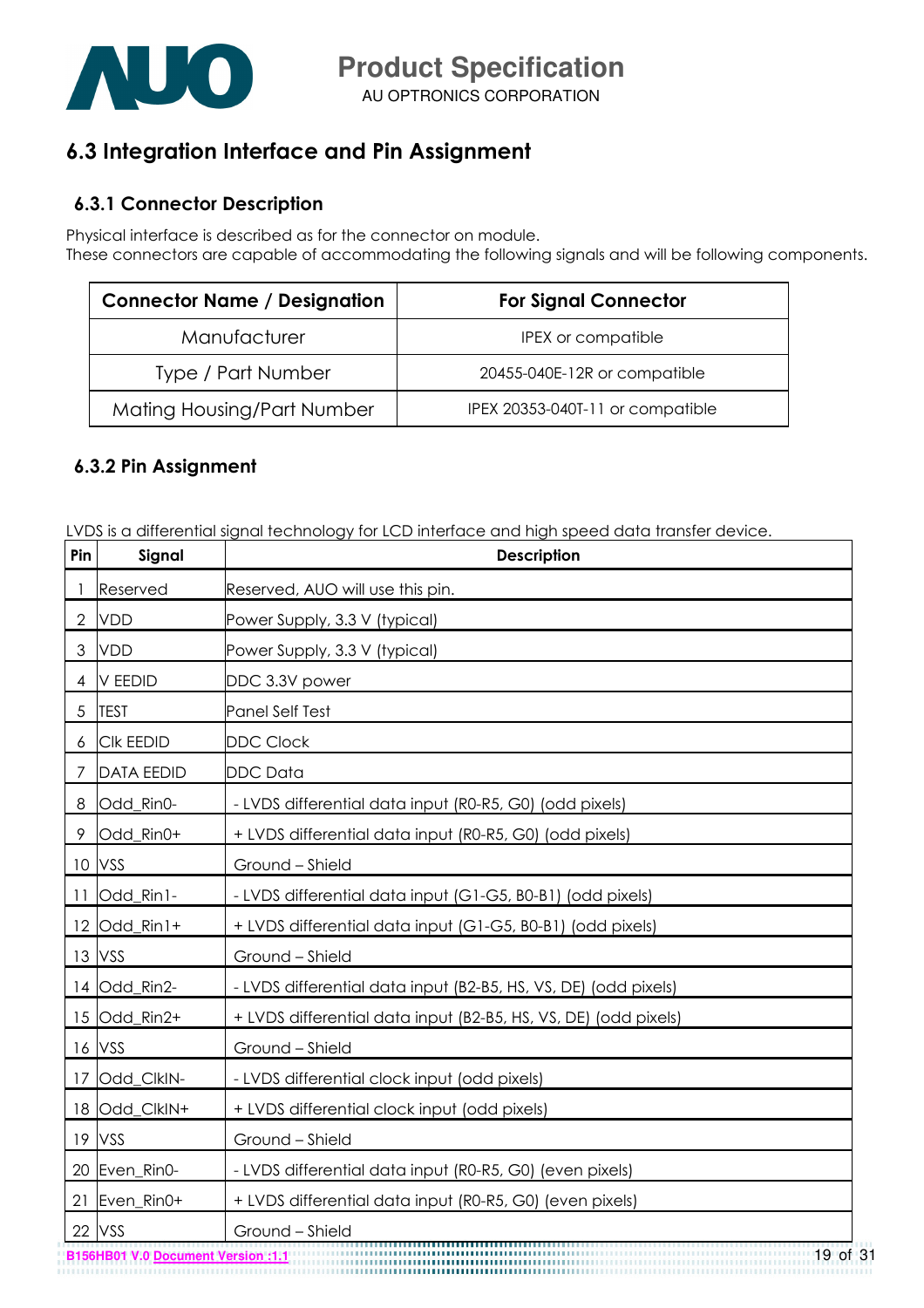

AU OPTRONICS CORPORATION

| 23 Even_Rin1-  | - LVDS differential data input (G1-G5, B0-B1) (even pixels)      |
|----------------|------------------------------------------------------------------|
| 24 Even_Rin1+  | + LVDS differential data input (G1-G5, B0-B1) (even pixels)      |
| 25 VSS         | Ground - Shield                                                  |
| 26 Even_Rin2-  | - LVDS differential data input (B2-B5, HS, VS, DE) (even pixels) |
| 27 Even_Rin2+  | + LVDS differential data input (B2-B5, HS, VS, DE) (even pixels) |
| 28 VSS         | Ground - Shield                                                  |
| 29 Even_CIkIN- | - LVDS differential clock input (even pixels)                    |
| 30 Even_CIkIN+ | + LVDS differential clock input (even pixels)                    |
| 31 VSS LED     | Ground – LED                                                     |
| 32 DM          | USB <sub>D</sub> -                                               |
| 33 DP          | USB <sub>D+</sub>                                                |
| 34 NC          | No connection (Reserved)                                         |
| 35 PWM         | System PWM Signal Input (+3.3V Swing)                            |
| 36 LED_EN      | LED enable pin (+3.3V Input)                                     |
| 37 Reserved    | Reserved, AUO will use this pin.                                 |
| 38 VDDLED      | <b>LED Power Supply</b>                                          |
| 39 VDDLED      | <b>LED Power Supply</b>                                          |
| 40 VDDLED      | <b>LED Power Supply</b><br>.                                     |

Note 1: Start from right side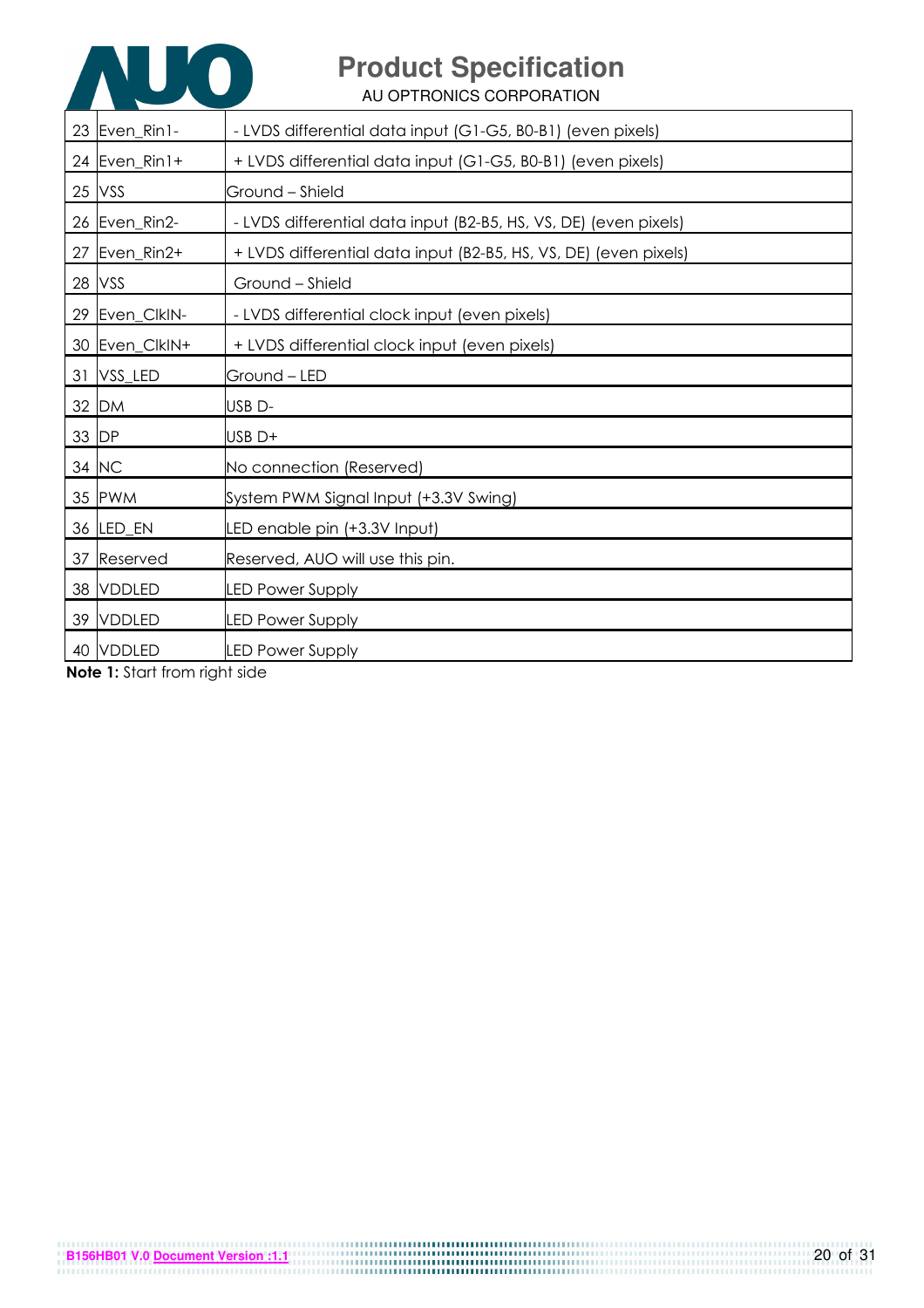

AU OPTRONICS CORPORATION **Product Specification** 

## 6.4 Interface Timing

#### 6.4.1 Timing Characteristics

Basically, interface timings should match the 1920x1080/ 60Hz manufacturing guide line timing.

| Parameter                         |                 | Symbol                  | Min.  | Typ.  | Max.   | Unit           |
|-----------------------------------|-----------------|-------------------------|-------|-------|--------|----------------|
| <b>Frame Rate</b>                 |                 | ۰                       | 40    | 60    | 60     | Hz             |
| <b>Clock frequency</b>            |                 | $1/$ $T_{\text{Clock}}$ | 68.67 | 70.93 | 72.885 | <b>MHz</b>     |
|                                   | Period          | $\mathsf{T}_\mathsf{V}$ | 2100  | 2130  | 2150   |                |
| <b>Vertical</b><br><b>Section</b> | <b>Active</b>   | $T_{VD}$                | 1920  |       |        | <b>T</b> Line  |
|                                   | <b>Blanking</b> | $T_{VB}$                | 180   | 210   | 230    |                |
|                                   | Period          | Tн                      | 1090  | 1110  | 1130   |                |
| <b>Horizontal</b>                 | <b>Active</b>   | <b>T</b> HD             |       | 1080  |        | <b>T</b> Clock |
| <b>Section</b>                    | <b>Blanking</b> | THB                     | 10    | 30    | 50     |                |

Note : DE mode only

#### 6.4.2 Timing Diagram

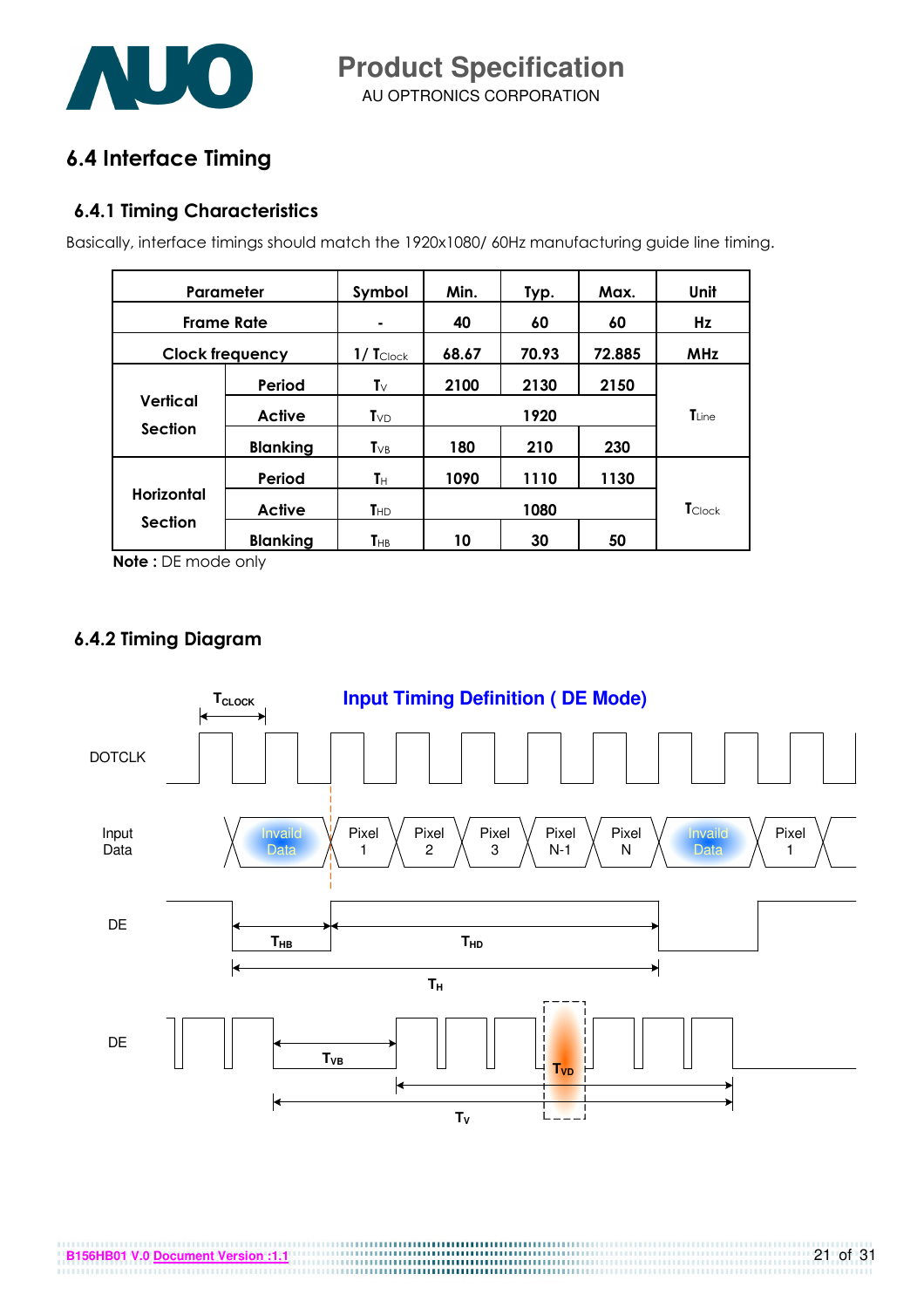

AU OPTRONICS CORPORATION

### 6.5 Power ON/OFF Sequence

LED on/off sequence is as follows. Interface signals are also shown in the chart.



| <b>Power Sequence Timing</b> |       |      |              |  |  |  |
|------------------------------|-------|------|--------------|--|--|--|
|                              | Value |      |              |  |  |  |
| Parameter                    | Min.  | Max. | <b>Units</b> |  |  |  |
| T1                           | 0.5   | 10   |              |  |  |  |
| T <sub>2</sub>               | 0     | 50   |              |  |  |  |
| T3                           | 400   |      |              |  |  |  |
| T4                           | 400   |      |              |  |  |  |
| T <sub>5</sub>               | 0     | 50   |              |  |  |  |
| T6                           | 0     | 10   |              |  |  |  |
| T7                           | 500   |      | ms           |  |  |  |
| T8                           | 10    |      |              |  |  |  |
| T9                           | 10    | 180  |              |  |  |  |
| <b>T10</b>                   | 10    | 180  |              |  |  |  |
| T11                          | 10    |      |              |  |  |  |
| T12                          | 0.5   | 10   |              |  |  |  |

Note 1: If T4<200ms, The display garbage may occur. We suggest T4>200ms to avoid the display garbage.

Note 2: If T1 or T12<0.5ms, the inrush current may cause the damage of fuse. If T1 or T12<0.5ms, the inrush current I<sup>2</sup>t is under typical melt of fuse Spec. there is no mentioned problem.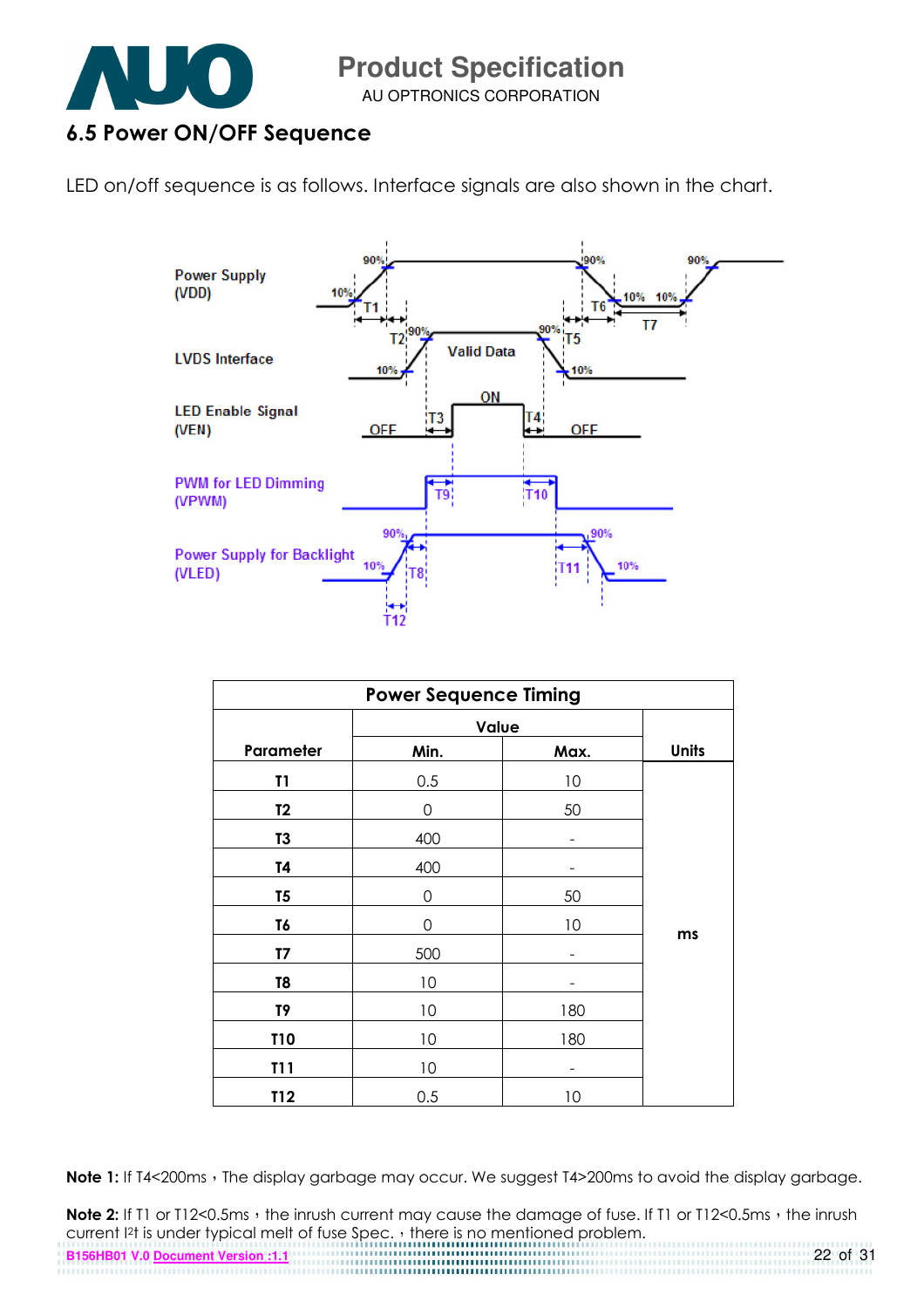

AU OPTRONICS CORPORATION **Product Specification** 

#### 7. Panel Reliability Test

#### 7.1 Vibration Test

Test Spec:

- **•** Test method: Non-Operation
- Acceleration: 1.5 G
- Frequency: 10 500Hz Random
- Sweep: 30 Minutes each Axis (X, Y, Z)

### 7.2 Shock Test

Test Spec:

- **•** Test method: Non-Operation
- **•** Acceleration: 220 G, Half sine wave
- Active time: 2 ms
- Pulse: X, Y, Z one time for each side

### 7.3 Reliability Test

| <b>Items</b>                      | <b>Required Condition</b>                                                    | <b>Note</b>           |
|-----------------------------------|------------------------------------------------------------------------------|-----------------------|
| Temperature Humidity Bias         | Ta= 40°C, 90%RH, 300h                                                        |                       |
| <b>High Temperature Operation</b> | Ta= $50^{\circ}$ C, Dry, 300h                                                |                       |
| <b>Low Temperature Operation</b>  | Ta= $0^{\circ}$ C, 300h                                                      |                       |
| <b>High Temperature Storage</b>   | Ta= $60^{\circ}$ C, 35%RH, 300h                                              |                       |
| Low Temperature Storage           | Ta= $-20^{\circ}$ C, 50%RH, 300h                                             |                       |
| <b>Thermal Shock Test</b>         | Ta=-20 $\degree$ C to 60 $\degree$ C, Duration at 30 min, 100 cycles         |                       |
| <b>ESD</b>                        | Contact : ±8 KV<br>Air: ±15 KV                                               | Note 1                |
| Surface Pressure Test(1)          | Module surface, test with $196N(20kgf)$ ( $\phi$ =16mm).<br>No broken result | Note <sub>2</sub> , 3 |
| Surface Pressure Test(2)          | Module surface, test with 294N(30kgf) ( $\phi$ =30mm).<br>No broken result   | Note <sub>2</sub> , 3 |

Note 1: According to EN 61000-4-2, ESD class B: Some performance degradation allowed.

Self-recoverable.

No data lost, No hardware failures.

Note 2: Test with system cover.

Note 3: Static pressure test.

Remark : MTBF (Excluding the LED): 30,000 hours with a confidence level 90%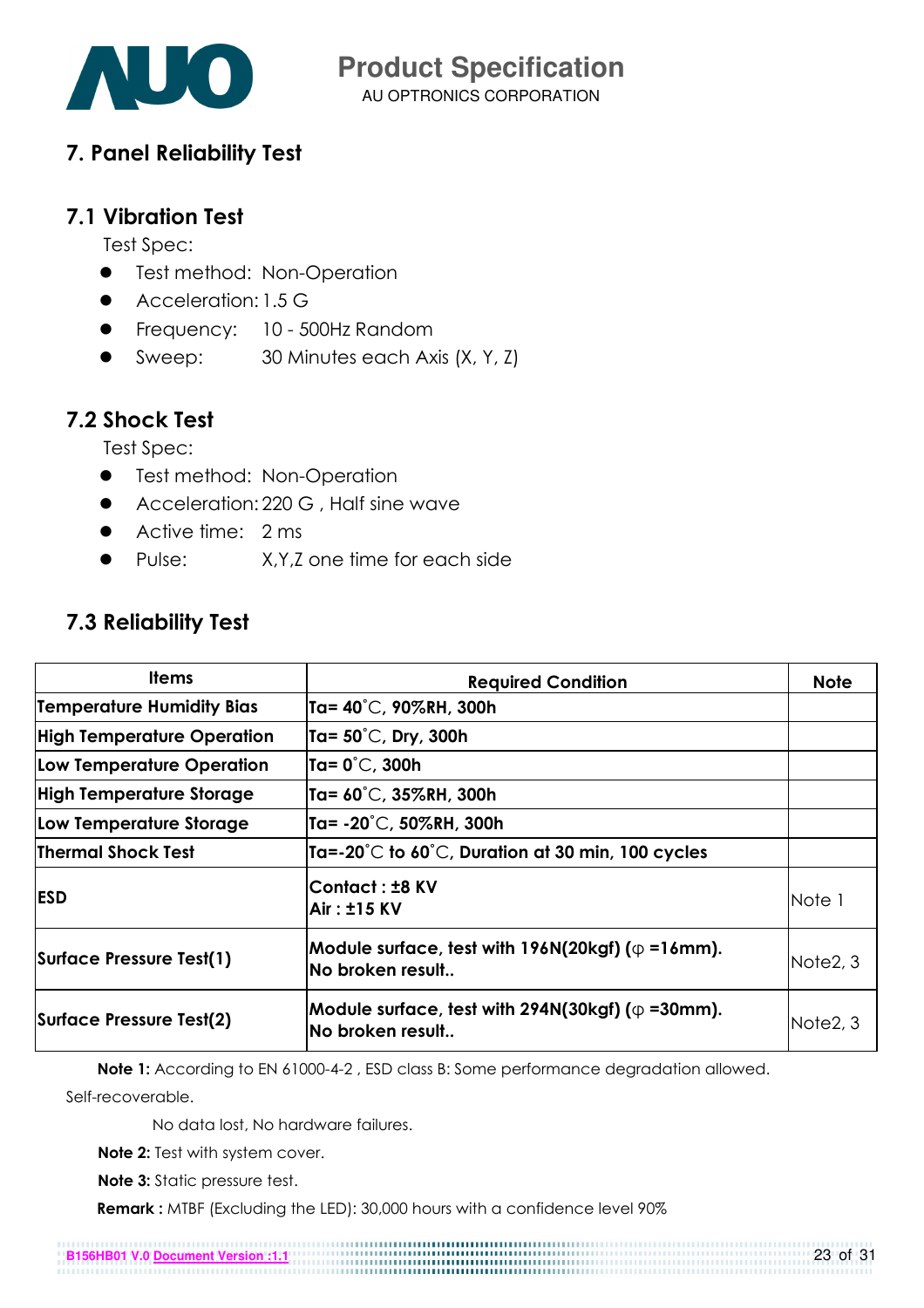

8.1 LCM Outline Dimension (Front View, Screw Hole Depth and Center Position)



**BO1 V.0 <u>Document Version :1.1</u>** 24 of 31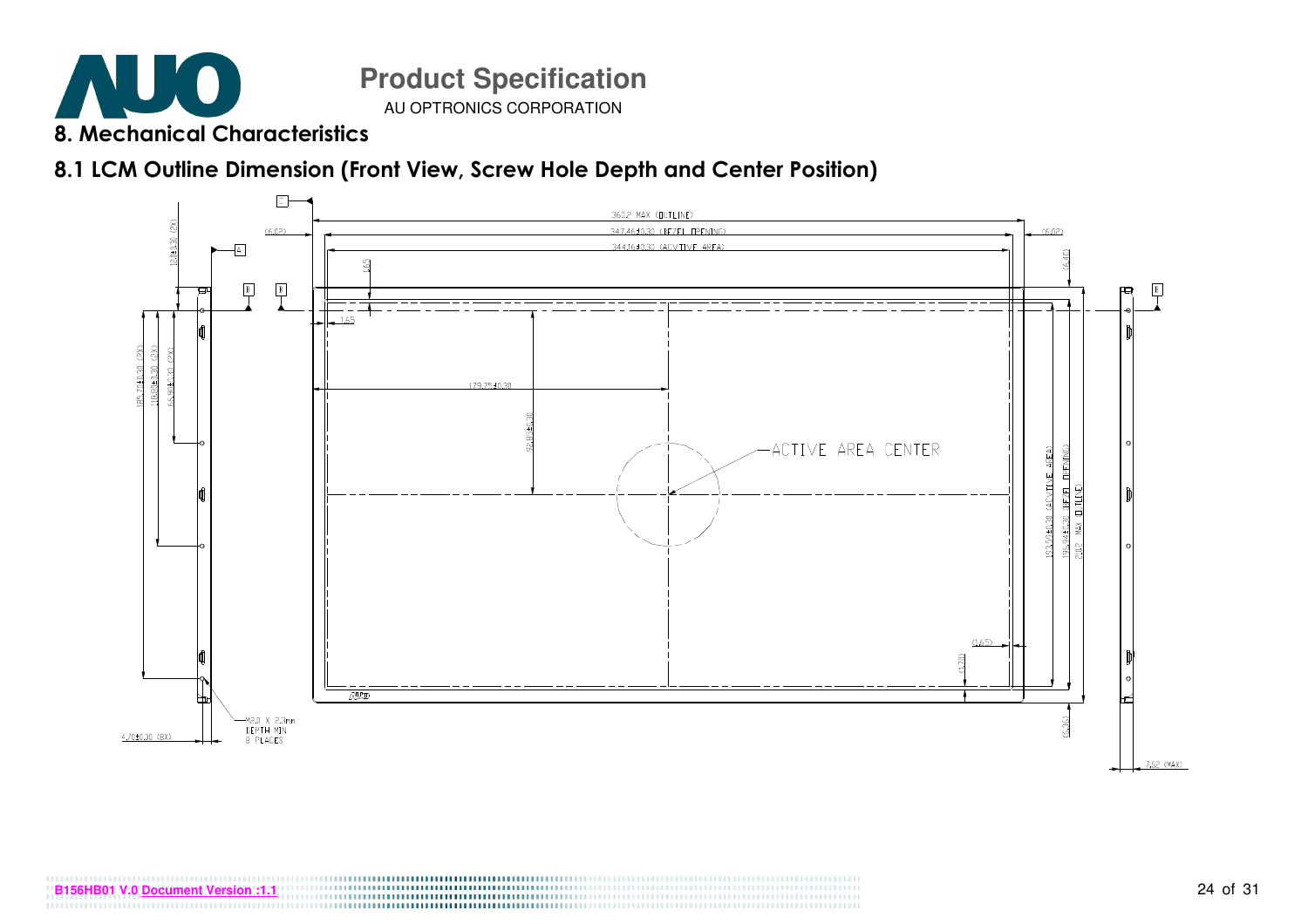

8.2 LCM Outline Dimension (Back View, PCBA Position)

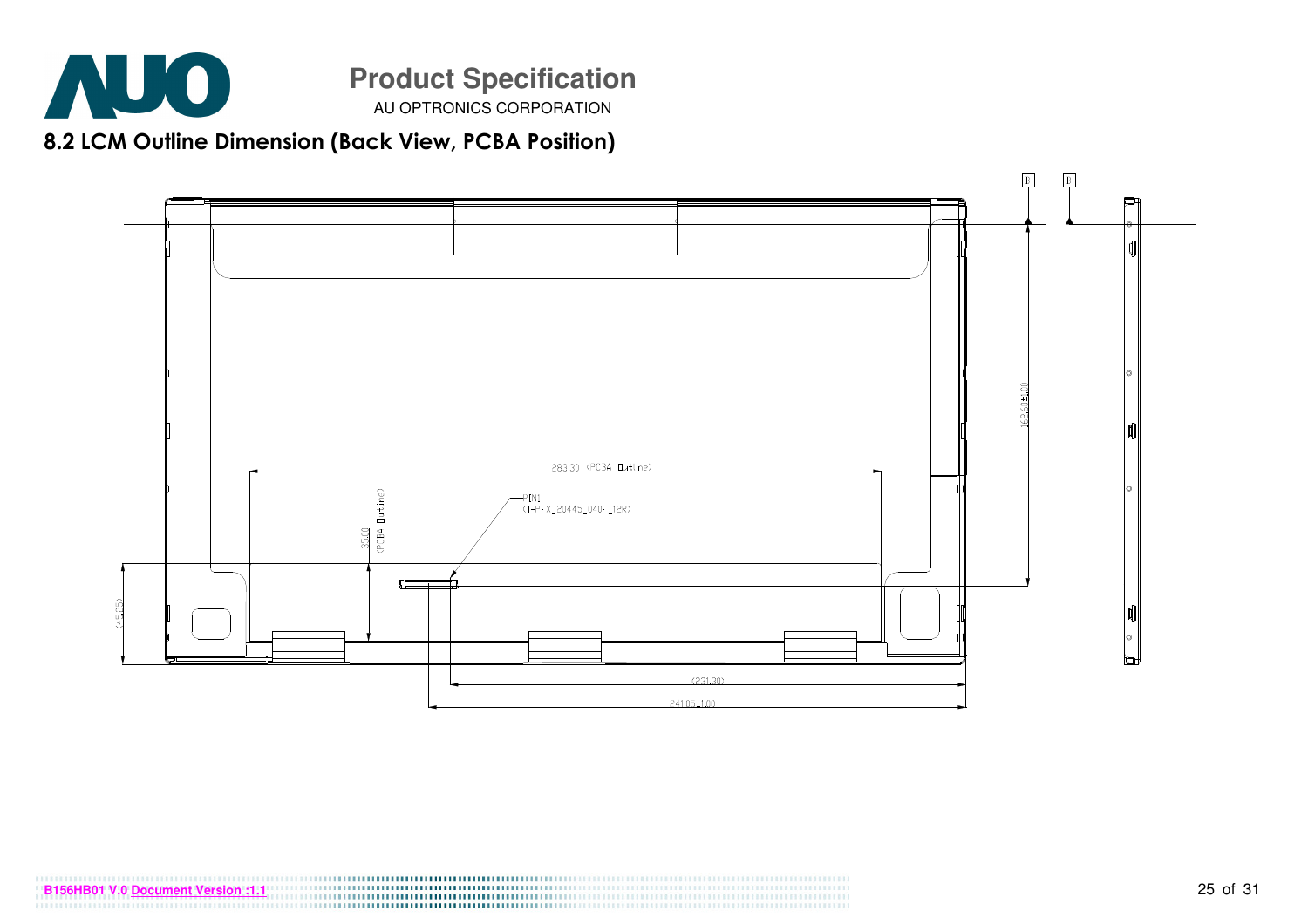

AU OPTRONICS CORPORATION **Product Specification** 

9. Shipping and Package

9.1 Shipping Label Format

MADE IN TAIWAN.



Manufactured MM/WW c **Al** us Pb Model No: B156HB01 V0 E204356 **AU Optronics** XXXXXXXXXXXX-XXXXXX MADE IN CHINA (S01) RoHS H/W: 0A F/W:1 **B156HB01 VO**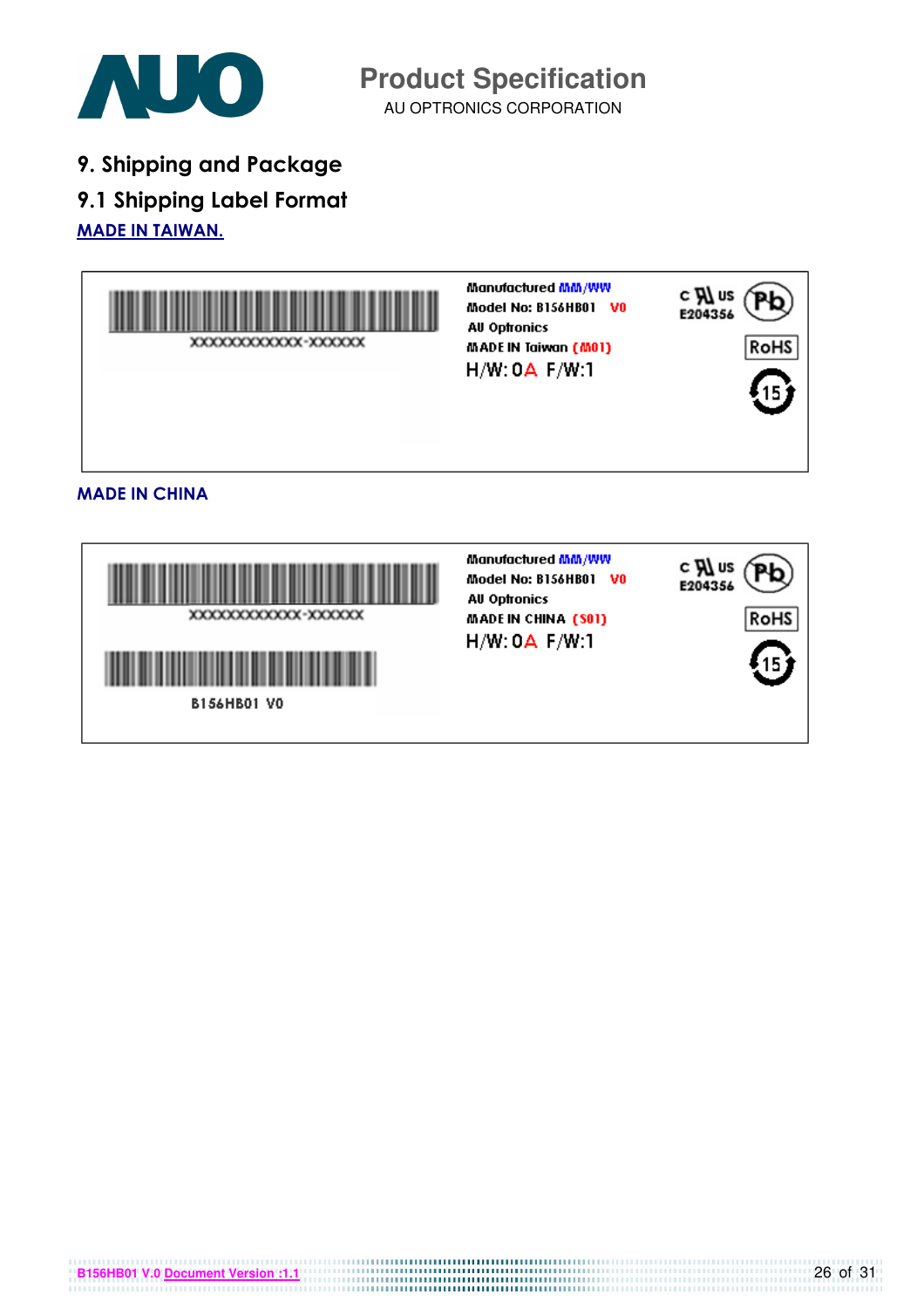

AU OPTRONICS CORPORATION

The outside dimension of carton is 439mm\*371mm\*314mm

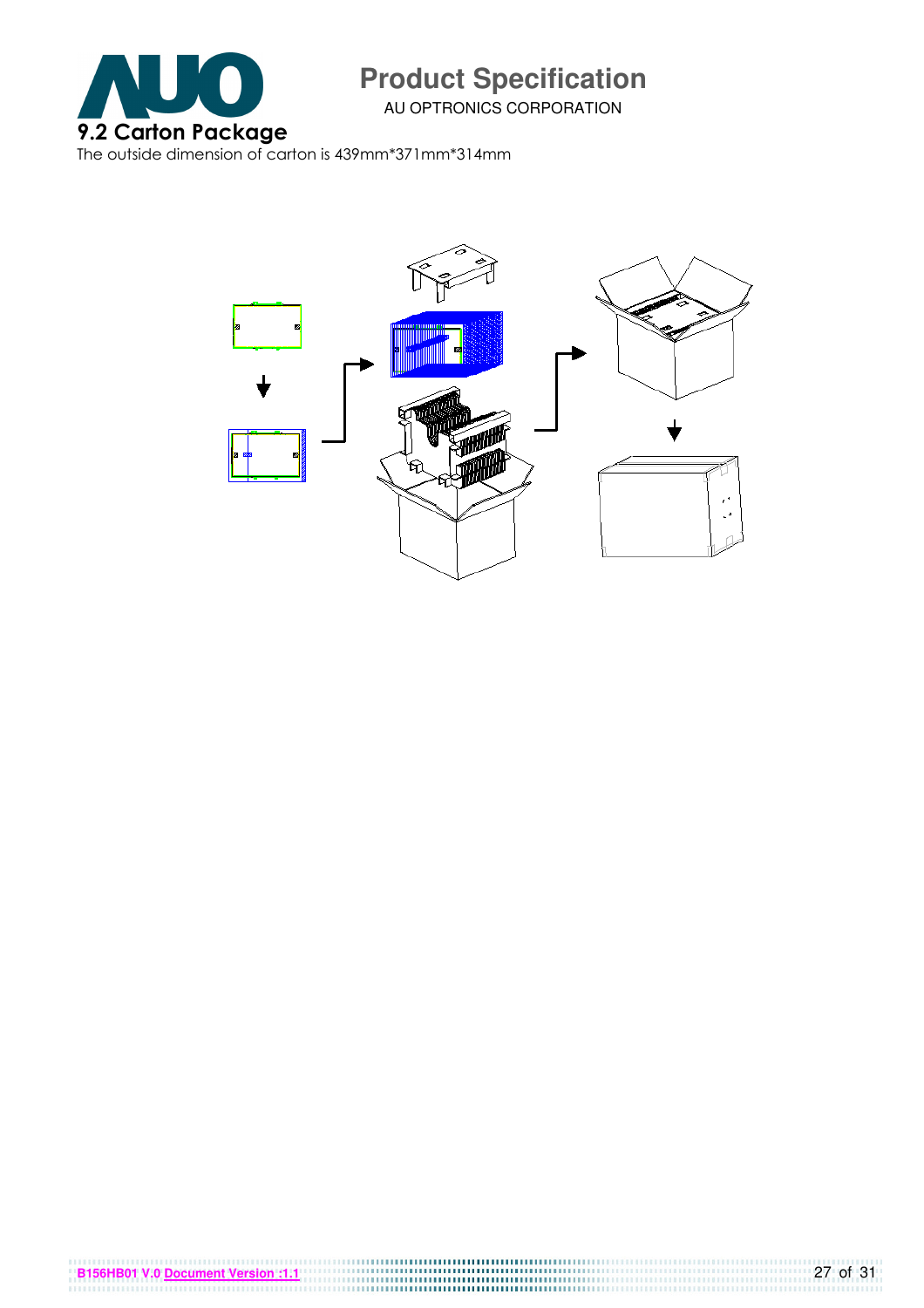

### 9.3 Shipping Package of Palletizing Sequence

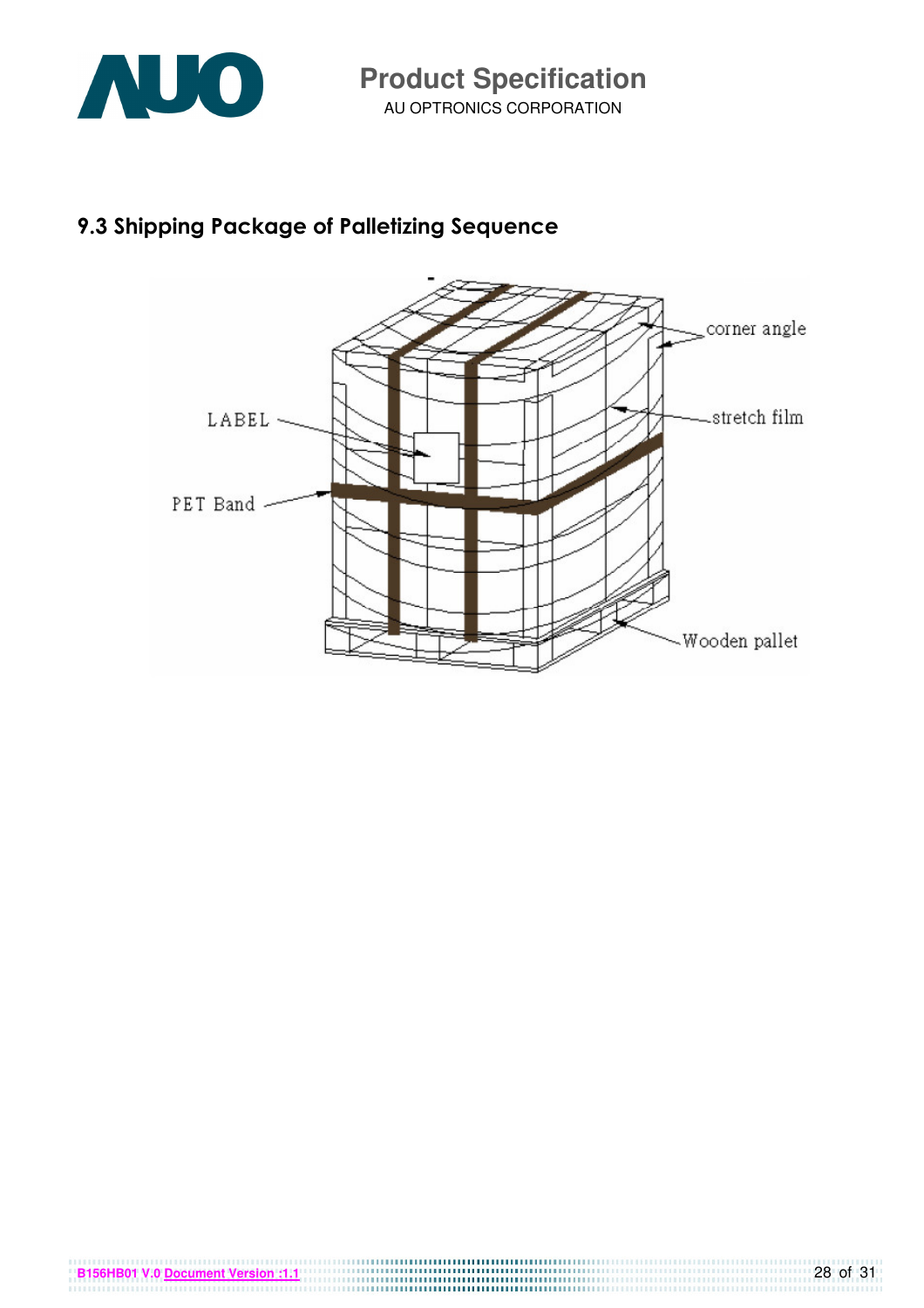

AU OPTRONICS CORPORATION

# 10.1 EDID description

| <b>Address</b> | <b>FUNCTION</b>                                                                     | Value                                                                                          | Value      | Value               | <b>Note</b> |
|----------------|-------------------------------------------------------------------------------------|------------------------------------------------------------------------------------------------|------------|---------------------|-------------|
| <b>HEX</b>     |                                                                                     | <b>HEX</b>                                                                                     | <b>BIN</b> | <b>DEC</b>          |             |
| 00             | Header                                                                              | 00                                                                                             | 00000000   | $\mathbf 0$         |             |
| 01             |                                                                                     | $\mathsf{FF}% _{0}\left( \mathcal{F}_{0}\right) =\mathsf{FF}_{0}\left( \mathcal{F}_{0}\right)$ | 11111111   | 255                 |             |
| 02             |                                                                                     | FF                                                                                             | 11111111   | 255                 |             |
| 03             |                                                                                     | $\mathsf{FF}% _{0}\left( \mathcal{F}_{0}\right) =\mathsf{FF}_{0}\left( \mathcal{F}_{0}\right)$ | 11111111   | 255                 |             |
| 04             |                                                                                     | FF                                                                                             | 11111111   | 255                 |             |
| 05             |                                                                                     | FF                                                                                             | 11111111   | 255                 |             |
| 06             |                                                                                     | FF                                                                                             | 11111111   | 255                 |             |
| 07             |                                                                                     | 00                                                                                             | 00000000   | $\mathsf{O}\xspace$ |             |
| 08             | EISA Manuf. Code LSB                                                                | 06                                                                                             | 00000110   | $\overline{6}$      |             |
| 09             | <b>Compressed ASCII</b>                                                             | AF                                                                                             | 10101111   | 175                 |             |
| 0A             | Product Code                                                                        | ED                                                                                             | 11101101   | 237                 |             |
| <b>OB</b>      | hex, LSB first                                                                      | 10                                                                                             | 00010000   | 16                  |             |
| 0C             | 32-bit ser #                                                                        | 00                                                                                             | 00000000   | $\mathsf{O}\xspace$ |             |
| 0D             |                                                                                     | 00                                                                                             | 00000000   | $\mathsf{O}\xspace$ |             |
| <b>OE</b>      |                                                                                     | 00                                                                                             | 00000000   | $\mathbf 0$         |             |
| 0F             |                                                                                     | 00                                                                                             | 00000000   | $\mathsf{O}\xspace$ |             |
| 10             | Week of manufacture                                                                 | 00                                                                                             | 00000000   | $\mathsf{O}\xspace$ |             |
| 11             | Year of manufacture                                                                 | 14                                                                                             | 00010100   | 20                  |             |
| 12             | EDID Structure Ver.                                                                 | 01                                                                                             | 00000001   | 1                   |             |
| 13             | EDID revision #                                                                     | 03                                                                                             | 00000011   | 3                   |             |
|                | Video input def. (digital I/P, non-TMDS,                                            |                                                                                                |            |                     |             |
| 14             | CRGB)                                                                               | 80                                                                                             | 10000000   | 128                 |             |
| 15             | Max H image size<br>(rounded to cm)                                                 | 22                                                                                             | 00100010   | 34                  |             |
| 16             | Max V image size (rounded to cm)                                                    | 13                                                                                             | 00010011   | 19                  |             |
| 17             | <b>Display Gamma</b><br>(=(gamma*100)-100)<br>Feature support (no DPMS, Active OFF, | 78                                                                                             | 01111000   | 120                 |             |
| 18             | RGB, tmg Blk#1)                                                                     | 0A                                                                                             | 00001010   | 10                  |             |
| 19             | Red/green low bits (Lower 2:2:2:2 bits)                                             | E <sub>2</sub>                                                                                 | 11100010   | 226                 |             |
| <b>1A</b>      | Blue/white low bits (Lower 2:2:2:2 bits)                                            | B <sub>5</sub>                                                                                 | 10110101   | 181                 |             |
| 1 <b>B</b>     | Red x (Upper 8 bits)                                                                | 9E                                                                                             | 10011110   | 158                 |             |
| 1 <sup>C</sup> | Red y/ highER 8 bits                                                                | 59                                                                                             | 01011001   | 89                  |             |
| 1D             | Green x                                                                             | 52                                                                                             | 01010010   | 82                  |             |
| <b>1E</b>      | Green y                                                                             | 99                                                                                             | 10011001   | 153                 |             |
| <b>1F</b>      | Blue x                                                                              | 26                                                                                             | 00100110   | 38                  |             |
| 20             | Blue y                                                                              | 1E                                                                                             | 00011110   | 30                  |             |
| 21             | White x                                                                             | 50                                                                                             | 01010000   | 80                  |             |
| 22             | White y                                                                             | 54                                                                                             | 01010100   | 84                  |             |
| 23             | <b>Established timing 1</b>                                                         | $00\,$                                                                                         | 00000000   | $\mathsf{O}\xspace$ |             |
| 24             | <b>Established timing 2</b>                                                         | 00                                                                                             | 00000000   | $\mathsf{O}\xspace$ |             |
| 25             | Established timing 3                                                                | 00                                                                                             | 00000000   | $\mathsf{O}\xspace$ |             |
| 26             | Standard timing #1                                                                  | 01                                                                                             | 00000001   |                     |             |
| 27             |                                                                                     | 01                                                                                             | 00000001   | 1                   |             |
| 28             | Standard timing #2                                                                  | 01                                                                                             | 00000001   | 1                   |             |

**B156HB01 V.0 Document Version :1.1** 29 of 31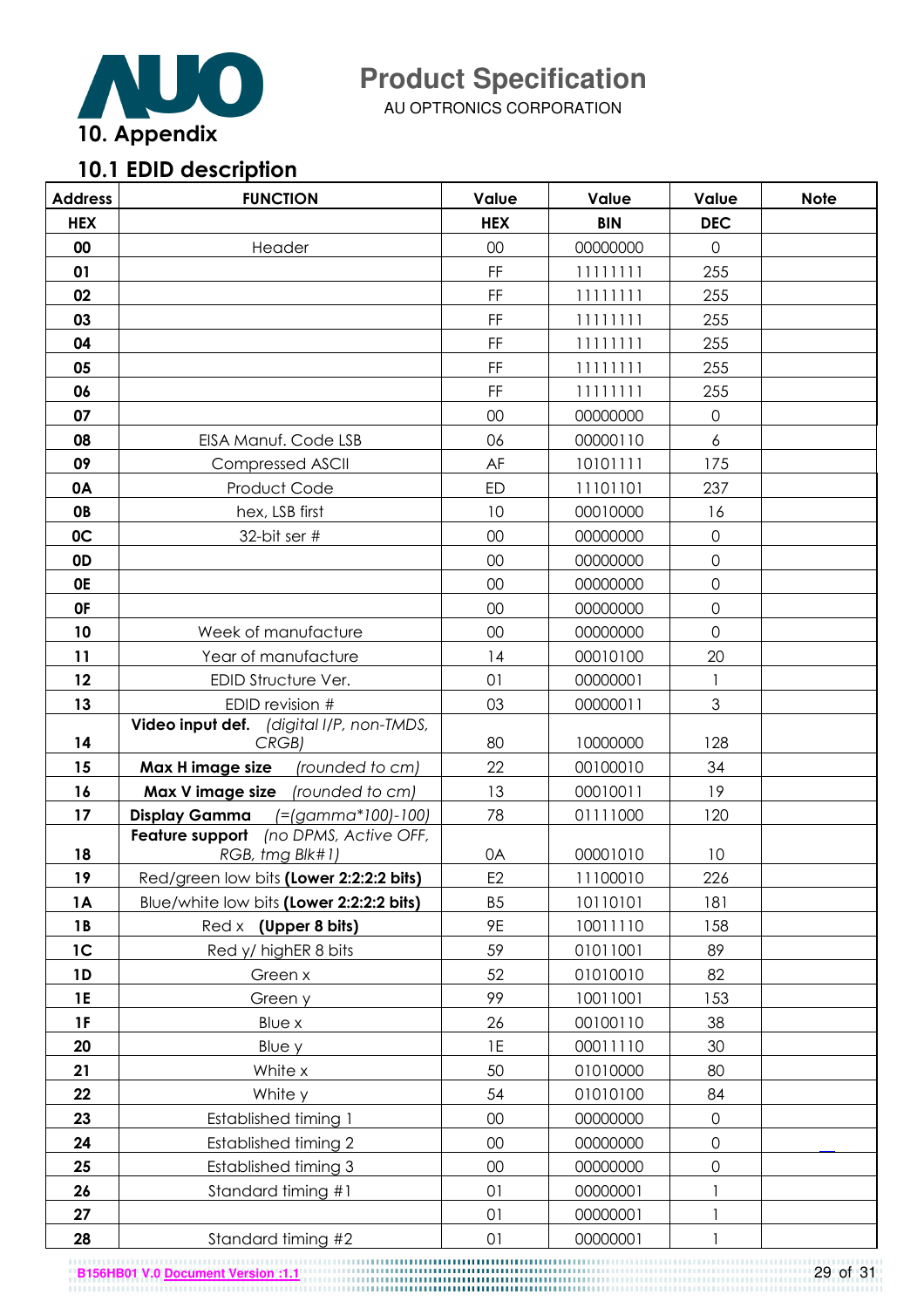

AU OPTRONICS CORPORATION

| 29       |                                                 | 01       | 00000001             | 1                   |          |
|----------|-------------------------------------------------|----------|----------------------|---------------------|----------|
| 2A       | Standard timing #3                              | 01       | 00000001             | $\mathbf{1}$        |          |
| 2B       |                                                 | 01       | 00000001             | $\mathbf{1}$        |          |
| 2C       | Standard timing #4                              | 01       | 00000001             |                     |          |
| 2D       |                                                 | 01       | 00000001             | $\mathbf{1}$        |          |
| 2E       | Standard timing #5                              | 01       | 00000001             |                     |          |
| 2F       |                                                 | 01       | 00000001             |                     |          |
| 30       | Standard timing #6                              | 01       | 00000001             |                     |          |
| 31       |                                                 | 01       | 00000001             |                     |          |
| 32       | Standard timing #7                              | 01       | 00000001             | 1                   |          |
| 33       |                                                 | 01       | 00000001             |                     |          |
| 34       | Standard timing #8                              | 01       | 00000001             |                     |          |
| 35       |                                                 | 01       | 00000001             | $\mathbf{1}$        |          |
| 36       | Pixel Clock/10000<br><b>LSB</b>                 | 7A       | 01111010             | 122                 |          |
| 37       | Pixel Clock/10000<br><b>USB</b>                 | 35       | 00110101             | 53                  |          |
| 38       | Horz active Lower 8bits                         | 80       | 10000000             | 128                 |          |
| 39       | Horz blanking Lower 8bits                       | AA       | 10101010             | 170                 |          |
| 3A       | HorzAct: HorzBlnk<br>Upper 4:4 bits             | 70       | 01110000             | 112                 |          |
| 3B       | Vertical Active Lower 8bits                     | 38       | 00111000             | 56                  |          |
| 3C       | Vertical Blanking<br>Lower 8bits                | 0A       | 00001010             | 10                  |          |
|          | Vert Act: Vertical Blanking<br>(upper           |          |                      |                     |          |
| 3D       | 4:4 bit)<br>HorzSync. Offset                    | 40       | 01000000             | 64                  |          |
| 3E<br>3F | HorzSync. Width                                 | 30<br>20 | 00110000<br>00100000 | 48<br>32            |          |
| 40       | VertSync.Offset: VertSync.Width                 |          | 01100100             |                     |          |
| 41       | Horz‖ Sync Offset/Width Upper 2bits             | 64<br>00 | 00000000             | 100<br>$\mathsf{O}$ |          |
| 42       | Horizontal Image Size Lower 8bits               | 58       | 01011000             | 88                  |          |
| 43       | Vertical Image Size Lower 8bits                 | C1       | 11000001             | 193                 |          |
|          | Horizontal & Vertical Image Size                |          |                      |                     |          |
| 44       | (upper 4:4 bits)                                | 10       | 00010000             | 16                  |          |
|          | Horizontal Border (zero for internal            |          |                      |                     |          |
| 45       | LCD)<br>Vertical Border (zero for internal LCD) | 00       | 00000000             | $\mathbf 0$         |          |
| 46       | Signal (non-intr, norm, no stero, sep           | 00       | 00000000             | 0                   |          |
| 47       | sync, neg pol)                                  | 18       | 00011000             | 24                  |          |
| 48       | Detailed timing/monitor                         | 00       | 00000000             | 0                   |          |
| 49       | descriptor #2                                   | 00       | 00000000             | 0                   |          |
| 4A       |                                                 | 00       | 00000000             | 0                   |          |
| 4B       |                                                 | 0F       | 00001111             | 15                  |          |
| 4C       |                                                 | 00       | 00000000             | 0                   |          |
| 4D       |                                                 | 00       | 00000000             | 0                   |          |
| 4E       |                                                 | 00       | 00000000             | 0                   |          |
| 4F       |                                                 | 00       | 00000000             | 0                   |          |
| 50       |                                                 | 00       | 00000000             | 0                   |          |
| 51       |                                                 | 00       | 00000000             | 0                   |          |
| 52       |                                                 | 00       | 00000000             | 0                   |          |
| 53       |                                                 | 00       | 00000000             | 0                   |          |
| 54       |                                                 | 00       | 00000000             | 0                   |          |
| 55       |                                                 | 00       | 00000000             | $\Omega$            |          |
|          | <b>B156HB01 V.0 Document Version:1.1</b>        |          |                      |                     | 30 of 31 |